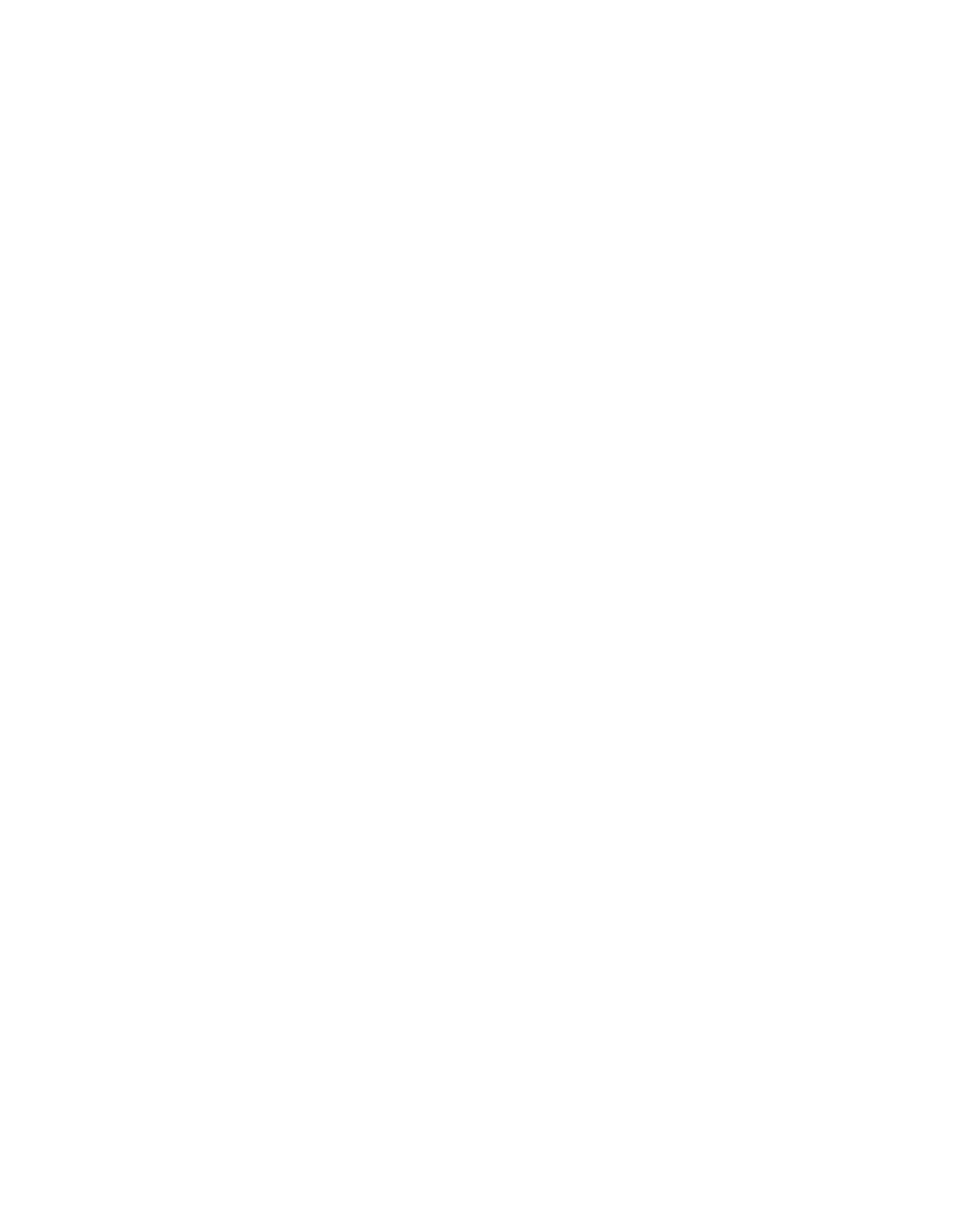# **Gray's Creek Elementary HVAC and Window Replacement**

#### **DIVISION 00 - GENERAL CONDITIONS**

#### **Title**

- Invitation to Bid
- Instruction to Bidders
- Notice to Bidders
- MBE Instructions
- Guidelines for Recruitment and Selection of Minority Business for Participation in State Construction Contracts (Includes Appendix E – MBE Documentation for Contract Payments)
- Bid Form
- Bid Bond
- Performance and Payment Bonds
- Formal Construction Contract and General Conditions
- Daily Work Log
- Change Order
- Sales Tax Report
- Miscellaneous Specialty Items
- Davis-Bacon and Related Acts
- Davis-Bacon Act Poster
- Prevailing Wage Building Construction
- Certified Payroll

#### **DIVISION 01 - GENERAL REQUIREMENTS**

| <b>Section</b> | Title                                      |
|----------------|--------------------------------------------|
|                |                                            |
| 011100         | Summary of the Work                        |
| 012100         | <b>Allowances</b>                          |
| 012300         | Alternates                                 |
| 013100         | <b>Project Management and Coordination</b> |
| 015000         | <b>Temporary Facilities and Controls</b>   |
| 017700         | <b>Project Closeout</b>                    |
| 019913         | <b>General Requirements</b>                |
| 019916         | Work in Existing Buildings                 |
| 019926         | Owner Instruction and Training             |
|                |                                            |

#### **DIVISION 08 - OPENINGS**

| <b>Section</b> | Title                                        |
|----------------|----------------------------------------------|
| 084113         | Aluminum-Framed Entrances and Storefronts-GC |
| 088000         | Glazing-GC                                   |
|                |                                              |

#### **DIVISION 12 - FURNISHINGS**

| Title |
|-------|
|       |

122400 Horizontal Blinds-GC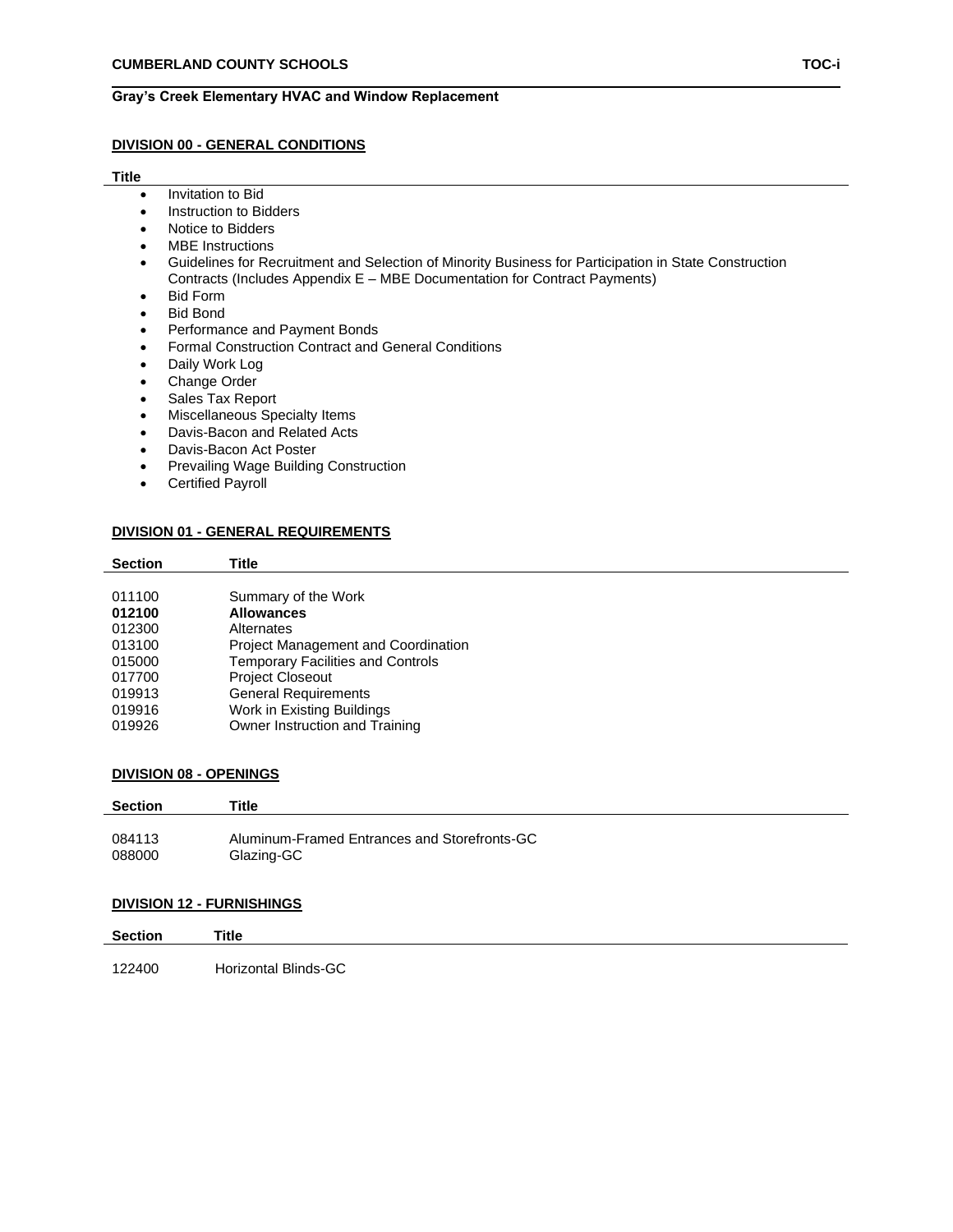# **Gray's Creek Elementary HVAC and Window Replacement**

# **DIVISION 23 – HVAC**

| <b>Section</b> | Title                                                        |
|----------------|--------------------------------------------------------------|
|                |                                                              |
| 230210         | <b>HVAC Summary of Work</b>                                  |
| 230510         | <b>HVAC Basic Requirements</b>                               |
| 230511         | <b>Electrical Provisions for HVAC Work</b>                   |
| 230517         | Sleeves and Sleeve Seals for HVAC Piping                     |
| 230521         | <b>HVAC Piping Specialties</b>                               |
| 230523         | HVAC General-Duty Valves for Hydronic Piping                 |
| 230529         | Hangers and Supports for Piping, Ductwork and Equipment      |
| 230548         | <b>HVAC Vibration Control</b>                                |
| 230553         | HVAC Painting and Identification                             |
| 230555         | HVAC Pipe Flushing, Testing and Cleaning                     |
| 230557         | <b>HVAC Air Distribution System Cleaning</b>                 |
| 230593         | HVAC Testing, Adjusting and Balancing                        |
| 230596         | <b>HVAC Systems Commissioning</b>                            |
| 230719         | <b>HVAC Piping Insulation</b>                                |
| 230913         | Instrumentation and Control Devices for HVAC                 |
| 230923         | Extension of Existing Direct Digital Control System for HVAC |
| 230924         | <b>OEM Controls</b>                                          |
| 231126         | Liquefied Petroleum Gas Piping                               |
| 232113         | Above Ground Hydronic Piping                                 |
| 232123         | <b>Hydronic Pumps</b>                                        |
| 234113         | Particulate Air Filtration, Low Efficiency (MERV 6-8)        |
| 235100         | Vents, Breechings, and Stacks                                |
| 235240         | <b>Horizontal Fire Tube Boilers</b>                          |
| 235253         | <b>Steam Boiler Accessories</b>                              |
| 238120         | Split System Heat Pump Units                                 |
| 238121         | Packaged Air-Cooled Heating and Cooling Units                |
| 238123         | Computer-Room Air Conditioners                               |
|                |                                                              |

Air Coils

**END OF TABLE OF CONTENTS**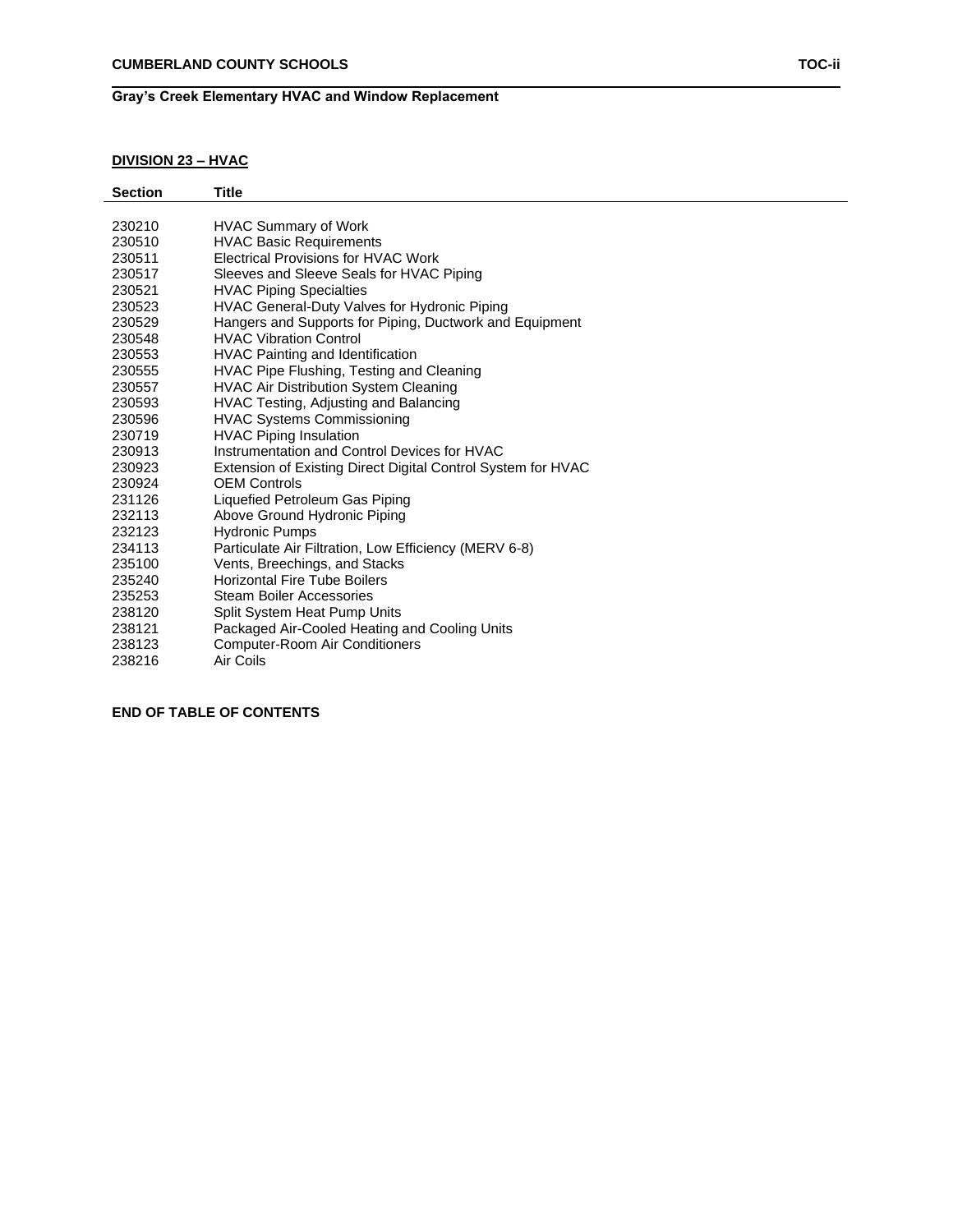# **BID FORM**

# **Gray's Creek Elementary School HVAC and Window Replacement**

Cumberland County Board Of Education Fayetteville, NC

The undersigned, as Bidder, hereby declares that the only person or persons interested in this Proposal as principal or principals is or are named herein and that no other person than herein mentioned has any interest in this Proposal or in the contract to be entered into; that this proposal is made without connection with any other person, company or parties making a bid or proposal; and that it is in all respects fair and in good faith without collusion or fraud. The Bidder further declares that he has examined the site of the Work and the Contract Documents relative thereto, and has read all special provisions furnished prior to the opening of bids; that he has satisfied himself relative to the work to be performed. The Bidder proposes and agrees if this Proposal is accepted to contract with Cumberland County Schools, Fayetteville, North Carolina, in the form of contract specified, to furnish all necessary materials, equipment, machinery, tools, apparatus, means of transportation and labor necessary to complete the **Gray's Creek Elementary School HVAC and Window Replacement** in accordance with the plans, specifications, and contract documents to the full and entire satisfaction of Cumberland County Schools, Fayetteville, North Carolina with a definite understanding that no money will be allowed for extra work except as set forth in the General Conditions and the Contract Documents, for the sum of:

# **Project: Gray's Creek Elementary School HVAC and Window Replacement**

Installation and sales taxes are included.

|                                                                                                                                                                                                                                     | Dollars (\$        |  |
|-------------------------------------------------------------------------------------------------------------------------------------------------------------------------------------------------------------------------------------|--------------------|--|
| <b>TOTAL Alternate No. 1 Bid Second Second Second Second Second Second Second Second Second Second Second Second Second Second Second Second Second Second Second Second Second Second Second Second Second Second Second Seco</b>  |                    |  |
|                                                                                                                                                                                                                                     | <b>Dollars (\$</b> |  |
| <b>TOTAL Alternate No. 2 Bid</b> Manual Alternative Contract of the Second Second Second Second Second Second Second Second Second Second Second Second Second Second Second Second Second Second Second Second Second Second Secon |                    |  |
|                                                                                                                                                                                                                                     |                    |  |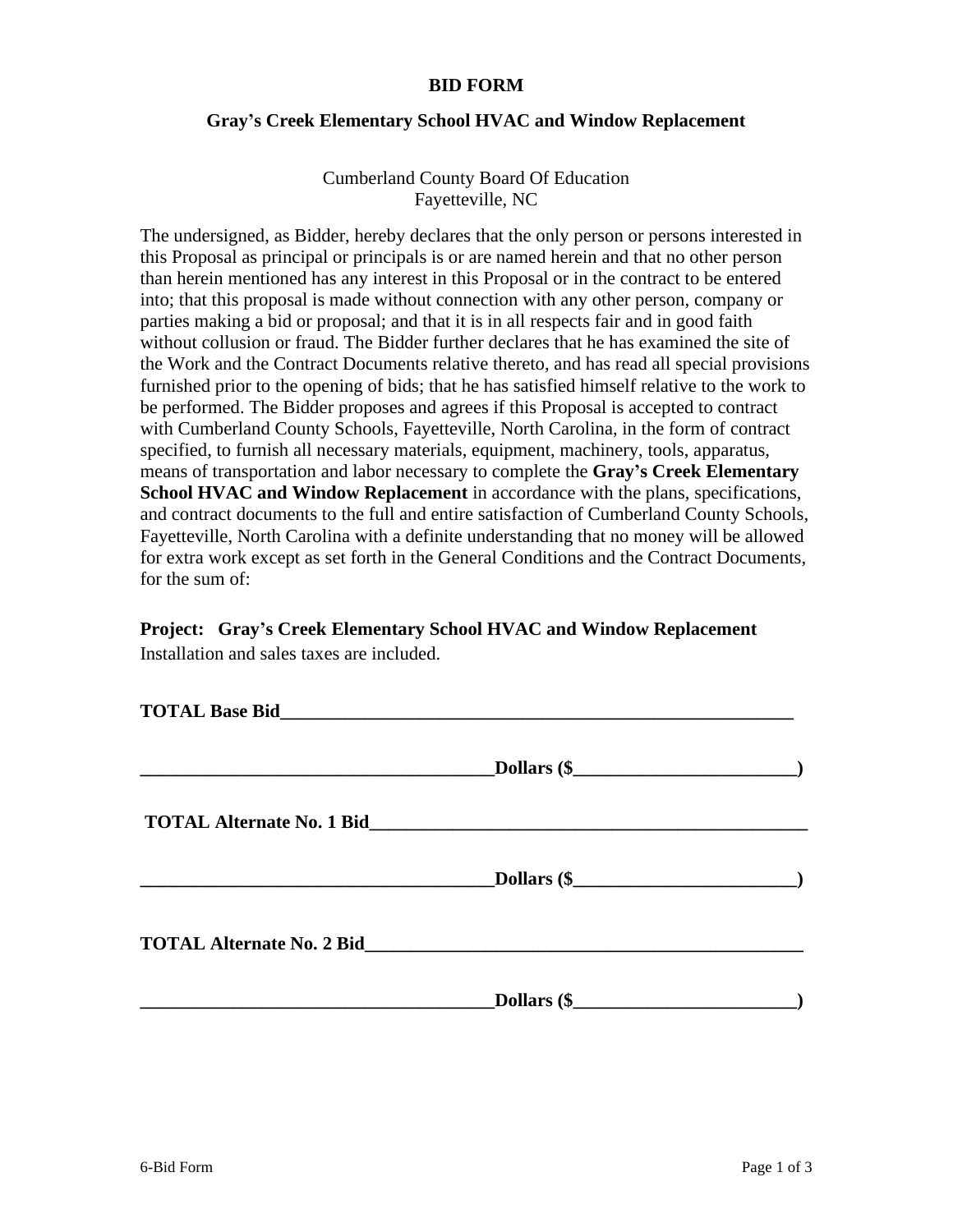# **TOTAL Alternate No. 3 Bid\_\_\_\_\_\_\_\_\_\_\_\_\_\_\_\_\_\_\_\_\_\_\_\_\_\_\_\_\_\_\_\_\_\_\_\_\_\_\_\_\_\_\_\_\_\_\_**

| $- -$<br>$_{\alpha}$ mass $\alpha$<br>$\mathbf{\mathcal{L}}$<br>--<br><b>DOIIAL'S</b><br>۱D |  |
|---------------------------------------------------------------------------------------------|--|
|                                                                                             |  |

| Minority Status *: | Form of Minority Certification**: |
|--------------------|-----------------------------------|
|                    |                                   |

\*Non-minority, Black, Hispanic, Asian/American, White Female, Socially and Economically Disadvantaged \*\*Not Applicable, Local Agency, Self-Identified, State of NC HUB, Federal Agency, State of NC DOT, Out of State Agency, Unknown (Note: In July 2009, businesses will be required to be certified through the State of NC HUB)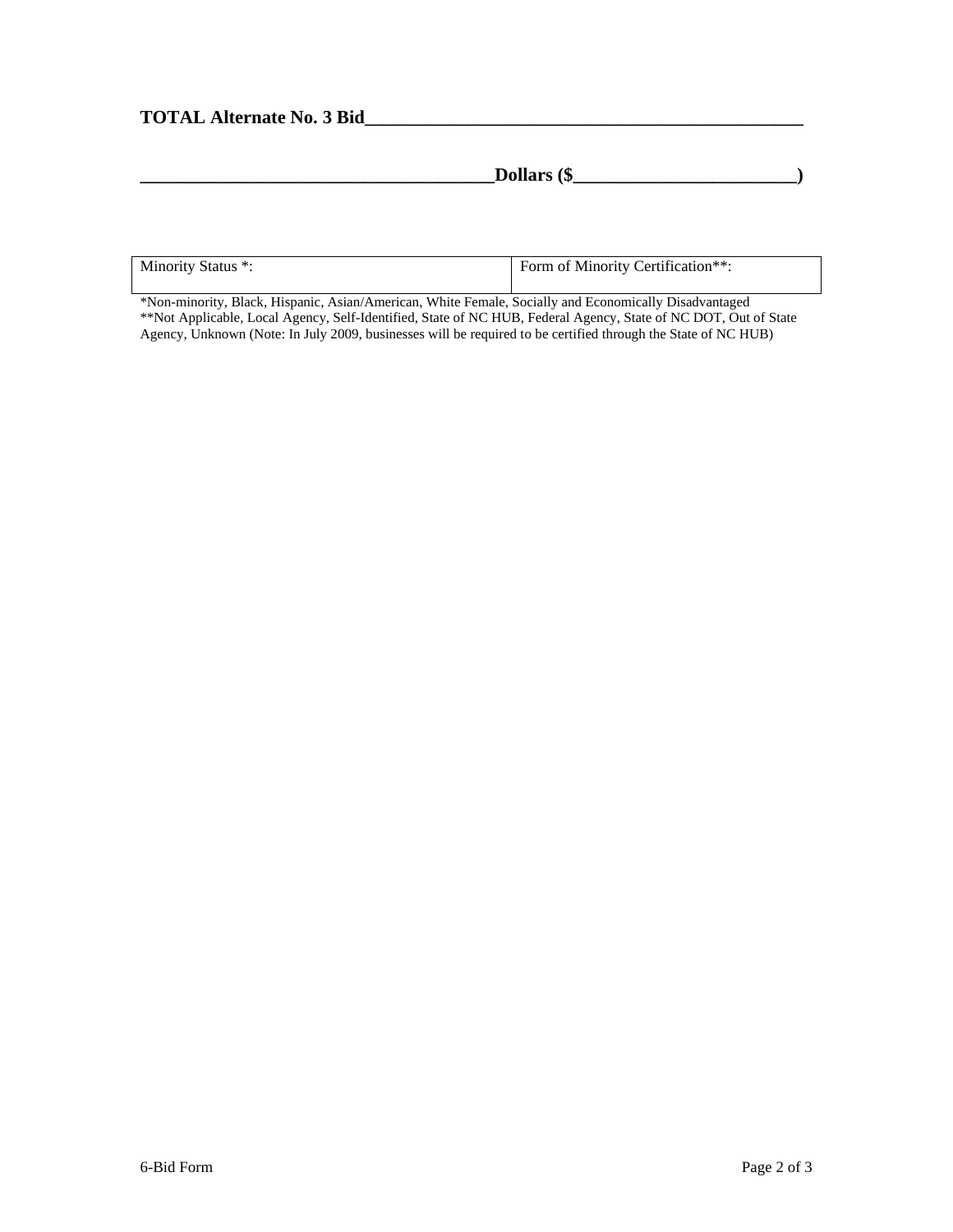# **BID FORM**

# **Gray's Creek Elementary School HVAC and Window Replacement**

Cumberland County Board Of Education Fayetteville, NC

The Bidder further proposes and agrees hereby to commence work under this contract and fully complete all work thereunder as specified in the Supplementary General Conditions. Applicable liquidated damages shall be stated in the Supplementary General Conditions.

| Respectfully submitted this _ | day of |  |
|-------------------------------|--------|--|
|                               |        |  |

\_\_\_\_\_\_\_\_\_\_\_\_\_\_\_\_\_\_\_\_\_\_\_\_\_\_\_\_\_\_\_\_\_\_\_\_\_\_\_\_\_\_\_\_\_\_\_\_\_\_\_\_\_\_\_\_\_\_\_\_\_\_\_\_\_\_\_\_\_\_\_\_ *(Name of firm or corporation making bid)*

Witness: By: \_\_\_\_\_\_\_\_\_\_\_\_\_\_\_\_\_\_\_\_\_\_\_\_\_\_\_\_\_\_\_\_\_\_\_\_\_\_\_\_\_\_

Title: \_\_\_\_\_\_\_\_\_\_\_\_\_\_\_\_\_\_\_\_\_\_\_\_\_\_\_\_\_\_\_\_\_\_\_\_\_\_\_\_\_\_

*(Proprietorship or Partnership)*

(Owner/Partner/Corp. President or Vice President only)

Address:

\_\_\_\_\_\_\_\_\_\_\_\_\_\_\_\_\_\_\_\_\_\_\_\_\_\_\_\_\_\_\_\_\_\_\_\_

License No.:

Federal ID No.:

**(CORPORATE SEAL)**

ATTEST:

By:\_\_\_\_\_\_\_\_\_\_\_\_\_\_\_\_\_\_\_\_\_\_\_\_\_\_\_\_\_\_\_\_\_\_\_\_

Title:\_\_\_\_\_\_\_\_\_\_\_\_\_\_\_\_\_\_\_\_\_\_\_\_\_\_\_\_\_\_\_\_\_\_\_

*(Corp. Sec. or Ass't Sec. only)*

# ADDENDA USED IN COMPUTING THIS BID

ADDENDUM NO. 1\_\_\_\_\_\_\_\_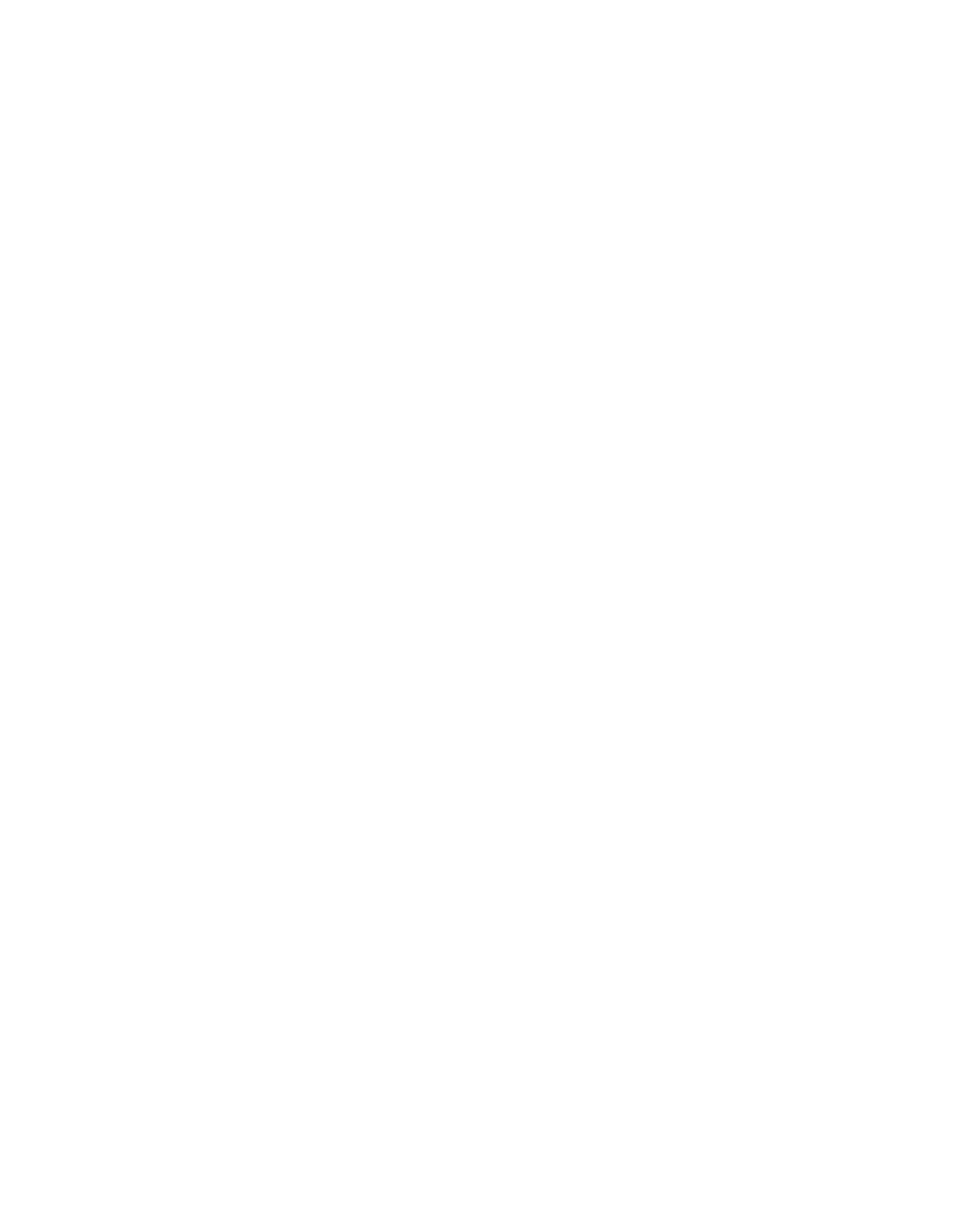| 1                                      |                              | SECTION 012100 - ALLOWANCES                                                                                                                                                                                                                                                                                                                                                                                                     |
|----------------------------------------|------------------------------|---------------------------------------------------------------------------------------------------------------------------------------------------------------------------------------------------------------------------------------------------------------------------------------------------------------------------------------------------------------------------------------------------------------------------------|
| 2<br>3<br>4<br>5<br>6                  |                              | <b>PART 1 - GENERAL</b>                                                                                                                                                                                                                                                                                                                                                                                                         |
| $\overline{7}$<br>$\bf8$<br>9          |                              | MISCELLANEOUS ALLOWANCE:                                                                                                                                                                                                                                                                                                                                                                                                        |
| 10<br>11<br>12<br>13<br>14<br>15       | А.                           | General: The General Contractor shall provide in the base bid a miscellaneous allowance. Contrac-<br>tor's profit and overhead shall be included in bid and is not included in this allowance. Unused por-<br>tion of allowance will be returned to the Owner at the end of the job by change order (See Supple-<br>mentary General Conditions). Note that this process included an additional 10% on any amount re-<br>turned. |
| 16<br>17<br>18<br>19                   | <b>B.</b>                    | Scope: To be used for miscellaneous items as directed by the Engineer on the Owner's behalf.<br>Written approval on Cumberland County Schools Allowance Reduction Form is required prior to any<br>allowance reduction.                                                                                                                                                                                                         |
| 20<br>21<br>22<br>23<br>24<br>25<br>26 | $C_{\cdot}$                  | Amount of Allowance: \$15,000.                                                                                                                                                                                                                                                                                                                                                                                                  |
| 27                                     | <b>END OF SECTION 012100</b> |                                                                                                                                                                                                                                                                                                                                                                                                                                 |
| 28                                     |                              |                                                                                                                                                                                                                                                                                                                                                                                                                                 |
| 29<br>30                               |                              |                                                                                                                                                                                                                                                                                                                                                                                                                                 |
| 31                                     |                              |                                                                                                                                                                                                                                                                                                                                                                                                                                 |
| 32<br>33<br>34                         |                              |                                                                                                                                                                                                                                                                                                                                                                                                                                 |
| 35                                     |                              |                                                                                                                                                                                                                                                                                                                                                                                                                                 |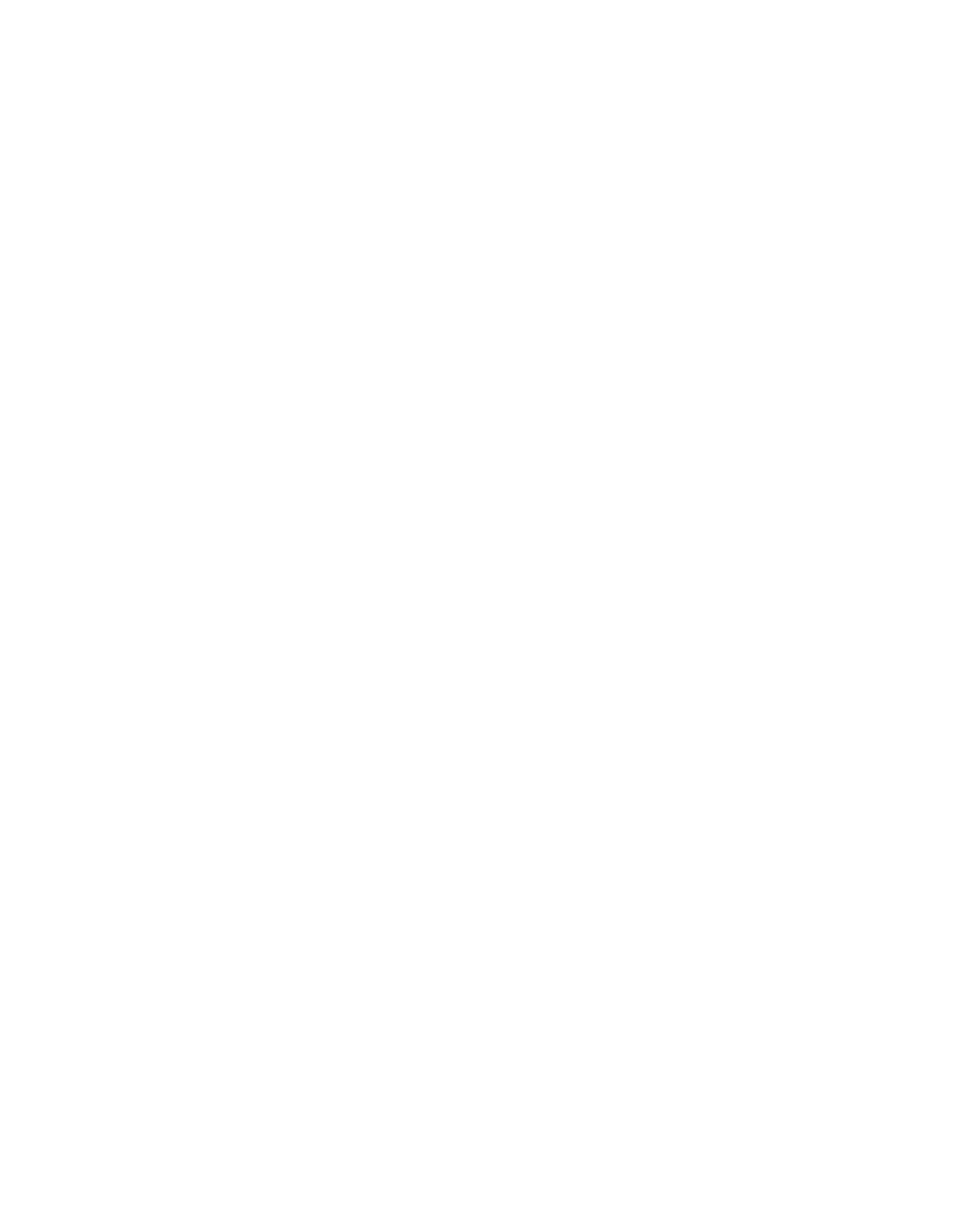#### **Gray's Creek Elementary HVAC and Window Replacement <b>Alternates** Alternates

**SECTION 012300 - ALTERNATES**

#### **PART 1 – GENERAL RELATED DOCUMENTS** Drawings and general provisions of the Contract, including General and Supplementary Conditions and other Division 01 Specification sections, apply to this section. **SUMMARY** This section includes administrative and procedural requirements for alternates. **DEFINITION** Alternate: An amount proposed by bidders and stated on the Form of Proposal for certain work defined in the bidding requirements that may be added to or deducted from the base bid amount if Owner decides to accept a correspond- ing change either in the amount of construction to be completed or in the products, materials, equipment, systems, or installation methods described in the Contract Documents. Alternates described in this Section are part of the Work only if enumerated in the Agreement. The cost or credit for each alternate is the net addition to or deduction from the Contract Sum to incorporate alternate into the Work. No other adjustments are made to the Contract Sum. 29<br>30 Revise or adjust affected adjacent work as necessary to completely integrate work of the alternate into Project. Include as part of each alternate, miscellaneous devices, accessory objects, and similar items incidental to or re- quired for a complete installation whether or not indicated as part of alternate. 37 Immediately following award of the Contract, notify each party involved, in writing, of the status of each alternate.<br>38 Indicate if alternates have been accepted, rejected, or deferred for later consideration. Include Indicate if alternates have been accepted, rejected, or deferred for later consideration. Include a complete descrip- Execute accepted alternates under the same conditions as other work of the Contract. A schedule of alternates is included at the end of this Section. Specification Sections referenced in schedule contain requirements for materials necessary to achieve the work described under each alternate. **PART 2 - PRODUCTS (Not Used)**

**PROCEDURES**

# 

- **PART 3 - EXECUTION**
- 

#### **SCHEDULE OF ALTERNATES**

Alternate No. 1: Glazing and Solar Protection

tion of negotiated revisions to alternates.

- 1. Base Bid: Provide Basis of Design Insulated Glazing Product (GL-2) with Aluminum Horizontal Blinds in-stalled at each window.
- 2. Alternate: Provide Basis of Design Obscured Glass (S-1) at each window location and no venetian blinds.
- 
- 
-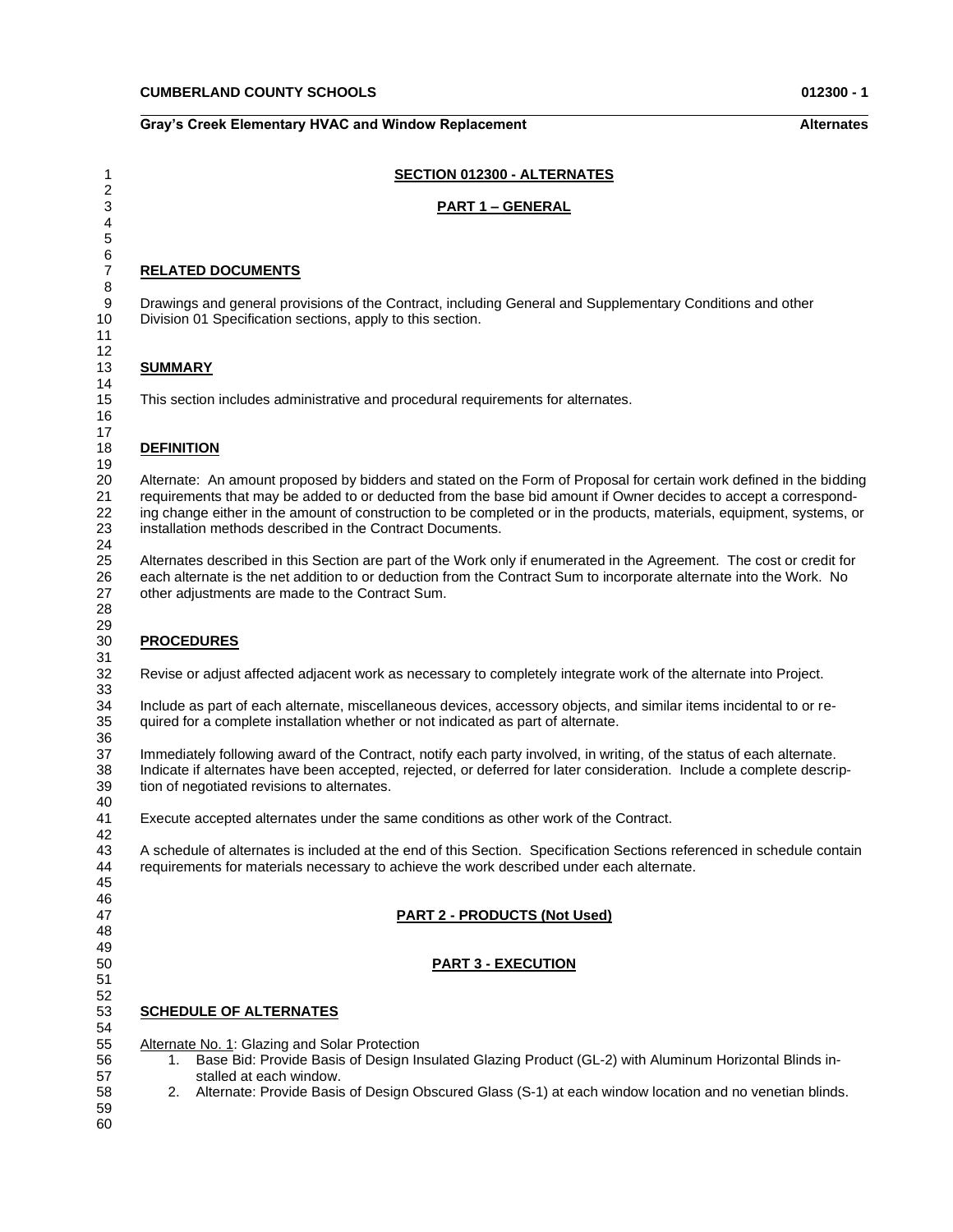### **Gray's Creek Elementary HVAC and Window Replacement Alternates**

- 1 Alternate No. 2: Air Distribution Cleaning<br>2 1. Base Bid: No cleaning of existing
- 2 1. Base Bid: No cleaning of existing ductwork required.
- 3 2. Alternate: Clean existing supply and return ductwork as indicated on the drawings:

Refer to specification section 230557 HVAC Air Distribution System Cleaning

# 7 *Alternate No. 3: Owner Preferred Brand Alternate*

8 *Indicate cost to provide and install preferred windows manufactured by West Window Corporation* 9 *(WestCo) Commercial Aluminum Windows in lieu of other manufacturer's products.*

10

 $\frac{4}{5}$ 

6

 $\frac{11}{12}$ **END OF SECTION 012300**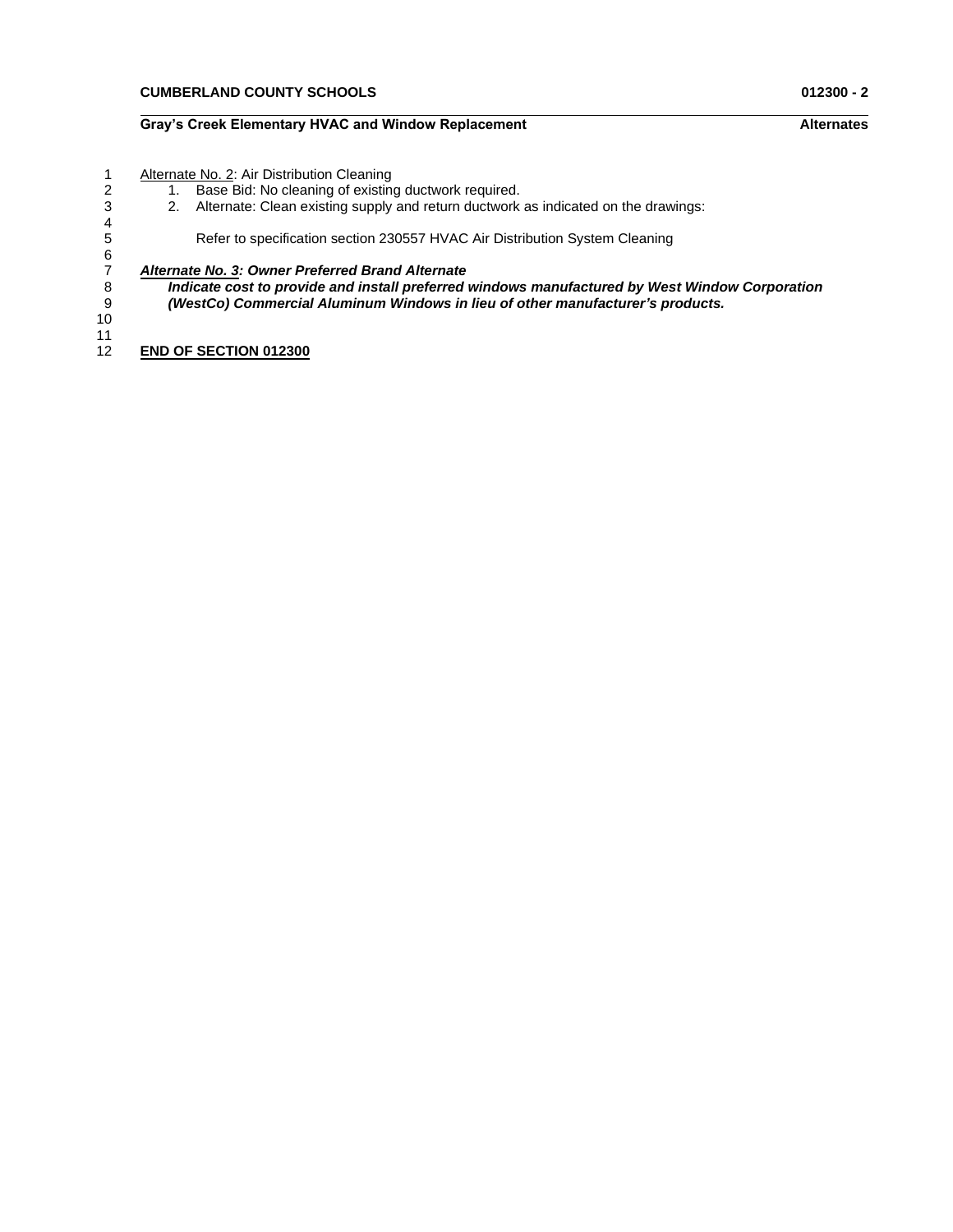# **SECTION 088000 – GLAZING**

# PART 1 - GENERAL

# 1.1 SUMMARY

- A. Section Includes:
	- 1. Glass for windows, doors, interior borrowed lites, storefront framing, glazed curtain walls.
	- 2. Glazing sealants and accessories.
	- 3. Miscellaneous glazing materials.
- B. Related Requirements:
	- 1. Section 084113 "Aluminum Framed Entrances and Storefronts" for storefront systems and metal infill panels (M-1)

# 1.2 DEFINITIONS

- A. Glass Manufacturers: Firms that produce primary glass, fabricated glass, or both, as defined in referenced glazing publications.
- B. Glass Thicknesses: Indicated by thickness designations in millimeters in accordance with ASTM C1036.
- C. IBC: International Building Code.
- D. Interspace: Space between lites of an insulating-glass unit.

# 1.3 COORDINATION

A. Coordinate glazing channel dimensions to provide necessary bite on glass, minimum edge and face clearances, and adequate sealant thicknesses, with reasonable tolerances to achieve proper safety margins for glazing retention under each design load case, load case combination, and service condition.

# 1.4 PREINSTALLATION MEETINGS

- A. Preinstallation Conference: Conduct conference at Project site.
	- 1. Review and finalize construction schedule and verify availability of materials, Installer's personnel, equipment, and facilities needed to make progress and avoid delays.
	- 2. Review temporary protection requirements for glazing during and after installation.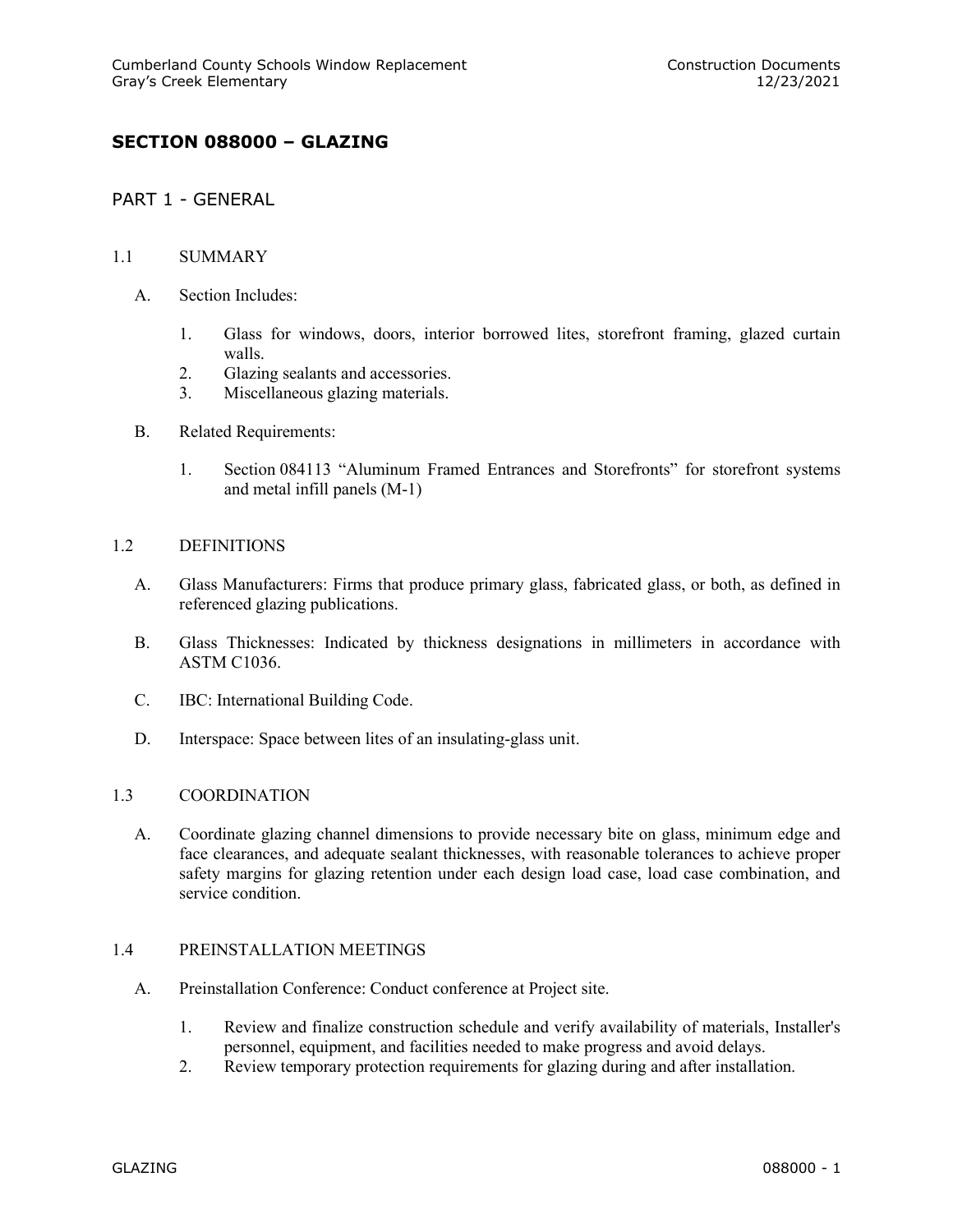# 1.5 ACTION SUBMITTALS

- A. Product Data: For each type of product.
- B. Glass Samples: For each type of glazing; 12 inches square.
- C. Glazing Accessory Samples: For sealants and colored spacers, in 12-inch lengths. Install sealant Samples between two strips of material representative in color of adjoining framing system**.**
- D. Glazing Schedule: List glass types and thicknesses for each size opening and location. Use same designations indicated on Drawings.
- E. Delegated Design Submittal: For glass indicated to comply with performance requirements and design criteria, including analysis data signed and sealed by qualified professional engineer responsible for their preparation.

# 1.6 INFORMATIONAL SUBMITTALS

- A. Qualification Data: For Installer manufacturers of insulating-glass units with sputter-coated, low-E coatings glass testing agency and sealant testing agency.
- B. Product Certificates: For glass.
- C. Product Test Reports: For coated insulating glass and glazing sealants, for tests performed by a qualified testing agency.
	- 1. For glazing sealants, provide test reports based on testing current sealant formulations within previous 36-month period.
- D. Preconstruction adhesion and compatibility test report.
- E. Sample Warranties: For special warranties.

# 1.7 QUALITY ASSURANCE

- A. Manufacturer Qualifications for Insulating-Glass Units with Sputter-Coated, Low-E Coatings: A qualified insulating-glass manufacturer who is approved and certified by coated-glass manufacturer.
- A. Installer Qualifications: A qualified glazing contractor for this Project who is certified under the North American Contractor Certification Program (NACC) for Architectural Glass & Metal (AG&M) contractors.
- B. Glass Testing Agency Qualifications: A qualified independent testing agency accredited according to the NFRC CAP 1 Certification Agency Program.
- C. Sealant Testing Agency Qualifications: An independent testing agency qualified according to ASTM C1021 to conduct the testing indicated.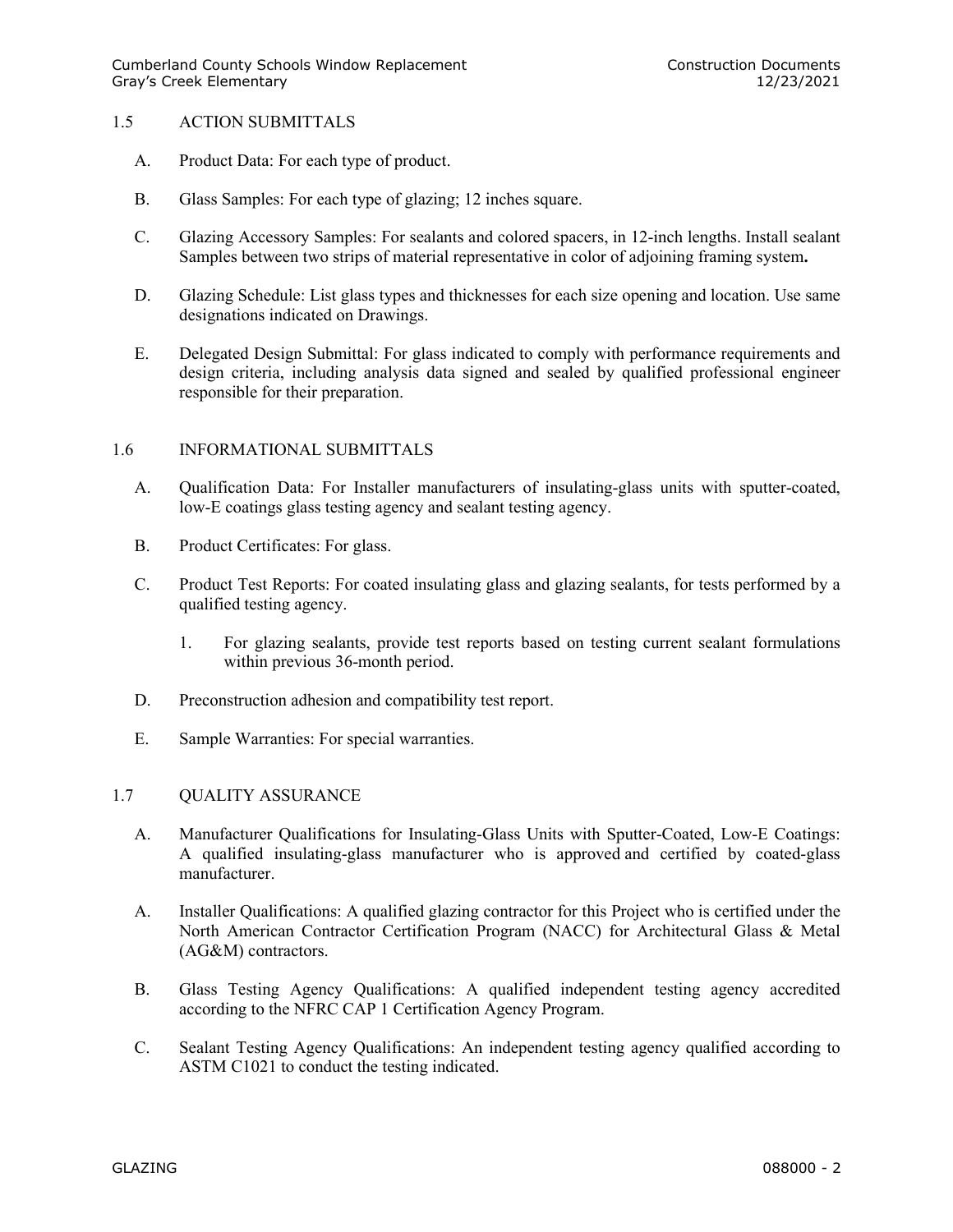- D. Mockups: Build mockups to demonstrate aesthetic effects and to set quality standards for materials and execution.
	- 1. Install glazing in mockups specified in Section 084113 "Aluminum-Framed Entrances and Storefronts" "Section 084413 "Glazed Aluminum Curtain Walls" to match glazing systems required for Project, including glazing methods.

# 1.8 PRECONSTRUCTION TESTING

- A. Preconstruction Adhesion and Compatibility Testing: Test each glass product, tape sealant, gasket, glazing accessory, and glass-framing member for adhesion to and compatibility with elastomeric glazing sealants.
	- 1. Testing is not required if data are submitted based on previous testing of current sealant products and glazing materials matching those submitted.
	- 2. Use ASTM C1087 to determine whether priming and other specific joint-preparation techniques are required to obtain rapid, optimum adhesion of glazing sealants to glass, tape sealants, gaskets, and glazing channel substrates.
	- 3. Test no fewer than eight Samples of each type of material, including joint substrates, shims, sealant backings, secondary seals, and miscellaneous materials.
	- 4. Schedule enough time for testing and analyzing results to prevent delaying the Work.
	- 5. For materials failing tests, submit sealant manufacturer's written instructions for corrective measures including use of specially formulated primers.

# 1.9 DELIVERY, STORAGE, AND HANDLING

A. Protect glazing materials in accordance with manufacturer's written instructions. Prevent damage to glass and glazing materials from condensation, temperature changes, direct exposure to sun, or other causes.

# 1.10 FIELD CONDITIONS

- A. Environmental Limitations: Do not proceed with glazing when ambient and substrate temperature conditions are outside limits permitted by glazing material manufacturers and when glazing channel substrates are wet from rain, frost, condensation, or other causes.
	- 1. Do not install glazing sealants when ambient and substrate temperature conditions are outside limits permitted by sealant manufacturer or are below 40 deg F.

# 1.11 WARRANTY

- A. Manufacturer's Special Warranty for Coated-Glass Products: Manufacturer agrees to replace coated-glass units that deteriorate within specified warranty period. Deterioration of coated glass is defined as defects developed from normal use that are not attributed to glass breakage or to maintaining and cleaning coated glass contrary to manufacturer's written instructions. Defects include peeling, cracking, and other indications of deterioration in coating.
	- 1. Warranty Period: 10 years from date of Substantial Completion.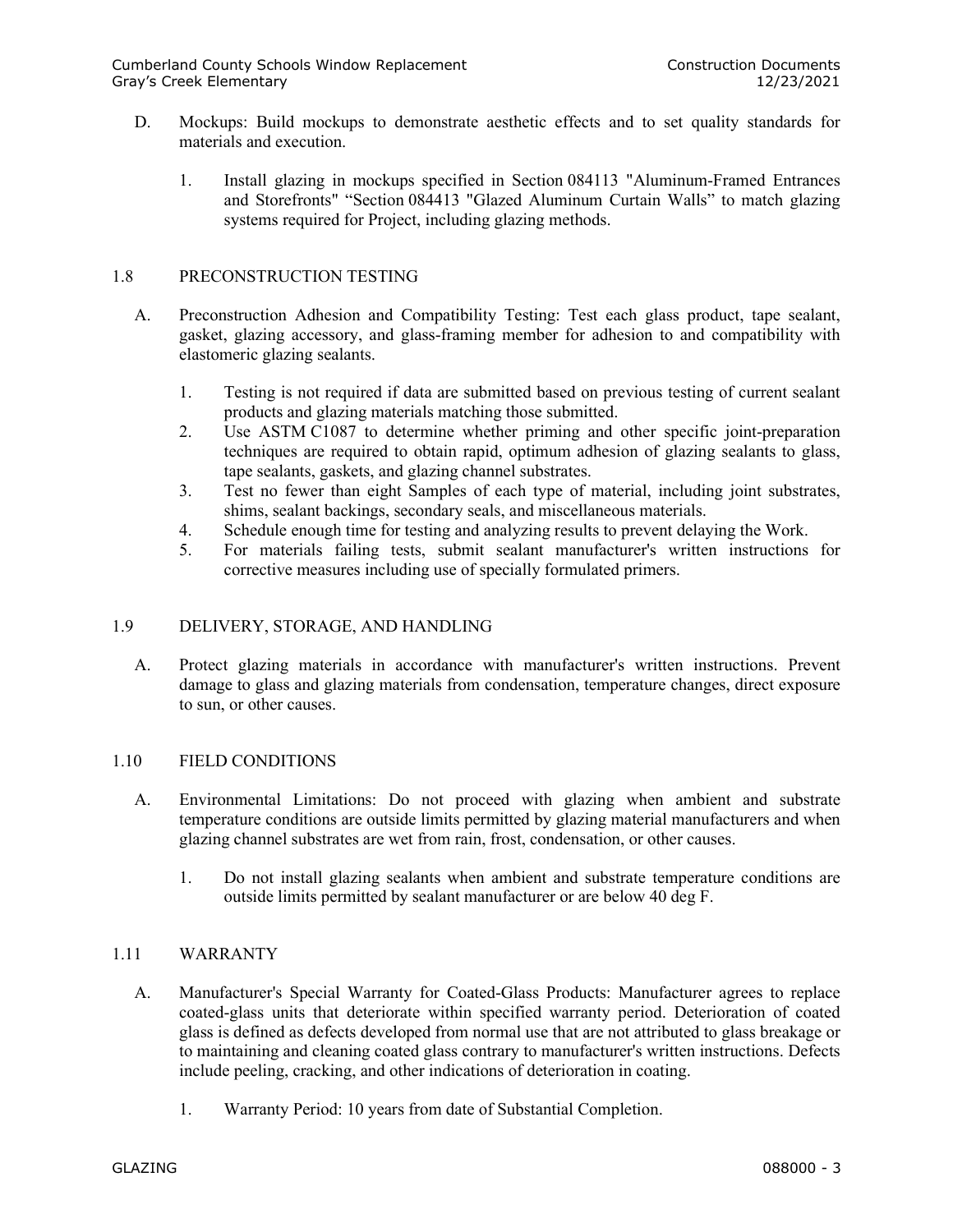- B. Manufacturer's Special Warranty for Insulating Glass: Manufacturer agrees to replace insulating-glass units that deteriorate within specified warranty period. Deterioration of insulating glass is defined as failure of hermetic seal under normal use that is not attributed to glass breakage or to maintaining and cleaning insulating glass contrary to manufacturer's written instructions. Evidence of failure is obstruction of vision by dust, moisture, or film on interior surfaces of glass.
	- 1. Warranty Period: 10 years from date of Substantial Completion.

# PART 2 - PRODUCTS

# 2.1 MANUFACTURERS

- B. Basis-of-Design Product: Subject to compliance with requirements, provide Cardinal Industries LoE240 with Argon gas or a comparable product by one of the following:
	- a. PPG
	- b. Vitro
	- c. PRL
- B. Source Limitations for Glass: Obtain from single source from single manufacturer for each glass type.
	- 1. Obtain tinted glass from single source from single manufacturer.
	- 2. Obtain reflective-coated glass from single source from single manufacturer.
- C. Source Limitations for Glazing Accessories: Obtain from single source from single manufacturer for each product and installation method.

# 2.2 PERFORMANCE REQUIREMENTS

- A. General: Installed glazing systems shall withstand normal thermal movement and wind and impact loads (where applicable) without failure, including loss or glass breakage attributable to defective manufacture, fabrication, or installation; failure of sealants or gaskets to remain watertight and airtight; deterioration of glazing materials; or other defects in construction.
- B. Delegated Design: Engage a qualified professional engineer, as defined in Section 014000 "Quality Requirements," to design glazing.
- C. Structural Performance: Glazing shall withstand the following design loads within limits and under conditions indicated determined in accordance with the IBC and ASTM E1300:
	- 1. Design Wind Pressures: Meet or exceed design wind pressure of existing windows.
	- 2. Maximum Lateral Deflection: For glass supported on all four edges, limit center-of-glass deflection at design wind pressure to not more than 1/50 times the short-side length or 1 inch (25 mm), whichever is less.
	- 3. Differential Shading: Design glass to resist thermal stresses induced by differential shading within individual glass lites.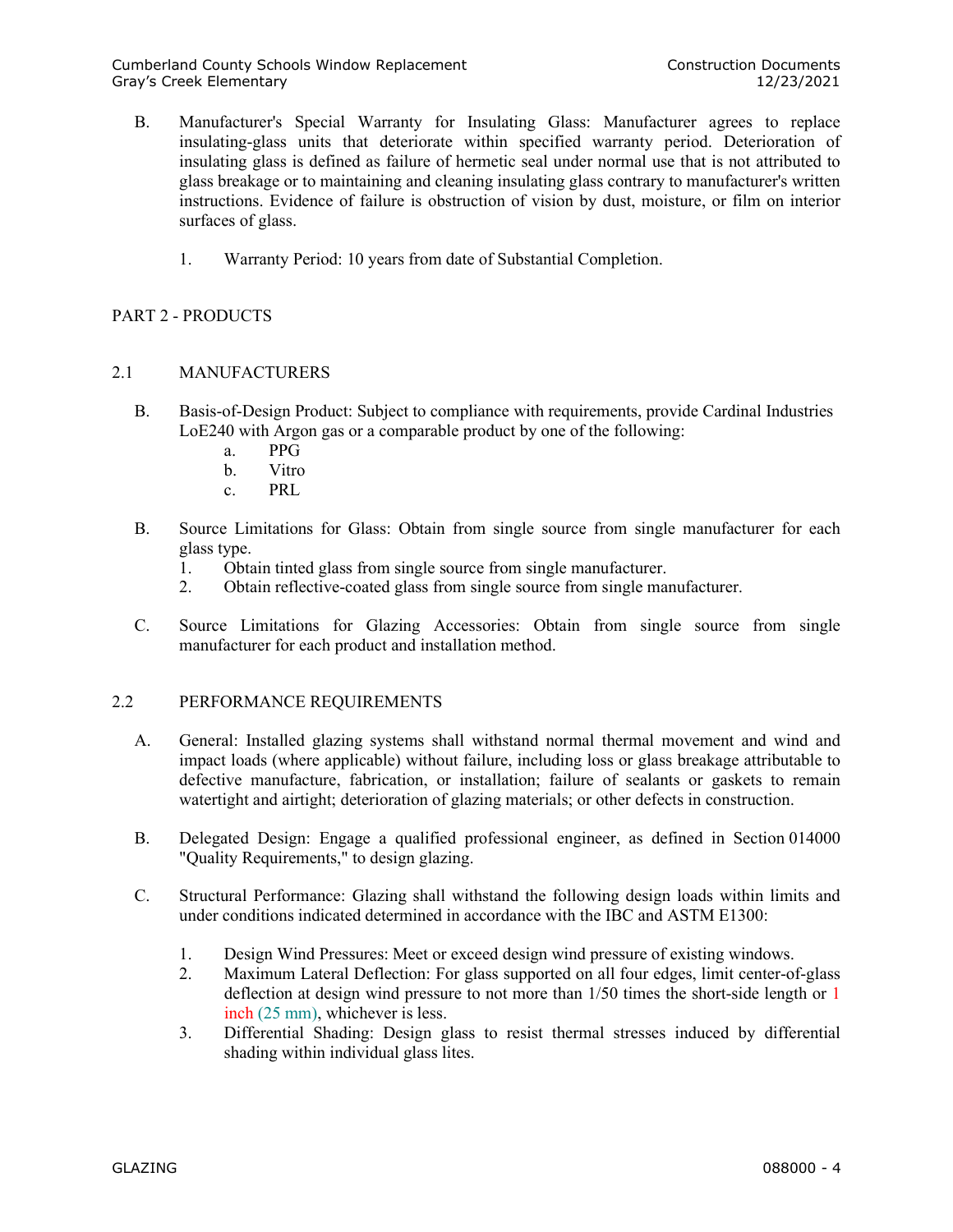- D. Safety Glazing: Where safety glazing is indicated, provide glazing that complies with 16 CFR 1201, Category II.
- E. Thermal and Optical Performance Properties: Provide glass with performance properties specified, as indicated in manufacturer's published test data, based on procedures indicated below:
	- 1. For monolithic-glass lites, properties are based on units with lites 6 mm thick.
	- 2. For laminated-glass lites, properties are based on products of construction indicated.
	- 3. For insulating-glass units, properties are based on units of thickness indicated for overall unit and for each lite.
	- 4. U-Factors: Center-of-glazing values, in accordance with NFRC 100 and based on most current non-beta version of LBL's WINDOW computer program, expressed as Btu/sq. ft. x h x deg F.
	- 5. SHGC and Visible Transmittance: Center-of-glazing values, in accordance with NFRC 200 and based on most current non-beta version of LBL's WINDOW computer program.
	- 6. Visible Reflectance: Center-of-glazing values, in accordance with NFRC 300.

# 2.3 GLASS PRODUCTS, GENERAL

- A. Glazing Publications: Comply with published recommendations of glass product manufacturers and organizations below unless more stringent requirements are indicated. See these publications for glazing terms not otherwise defined in this Section or in referenced standards.
	- 1. GANA Publications: "Glazing Manual."
	- 2. AAMA Publications: AAMA GDSG-1, "Glass Design for Sloped Glazing," and AAMA TIR A7, "Sloped Glazing Guidelines."
	- 3. IGMA Publication for Sloped Glazing: IGMA TB-3001, "Guidelines for Sloped Glazing."
	- 4. IGMA Publication for Insulating Glass: SIGMA TM-3000, "North American Glazing Guidelines for Sealed Insulating Glass Units for Commercial and Residential Use."
- B. Safety Glazing Labeling: Where safety glazing is indicated, permanently mark glazing with certification label of the SGCC. Label shall indicate manufacturer's name, type of glass, thickness, and safety glazing standard with which glass complies.
- C. Insulating-Glass Certification Program: Permanently marked either on spacers or on at least one component lite of units with appropriate certification label of the IGCC.
- D. Thickness: Where glass thickness is indicated, it is a minimum. Provide glass that complies with performance requirements and is not less than thickness indicated.
- E. Strength: Where annealed float glass is indicated, provide annealed float glass, heatstrengthened float glass, or fully tempered float glass as needed to comply with "Performance Requirements" Article. Where heat-strengthened float glass is indicated, provide heatstrengthened float glass or fully tempered float glass as needed to comply with "Performance Requirements" Article. Where fully tempered float glass is indicated, provide fully tempered float glass.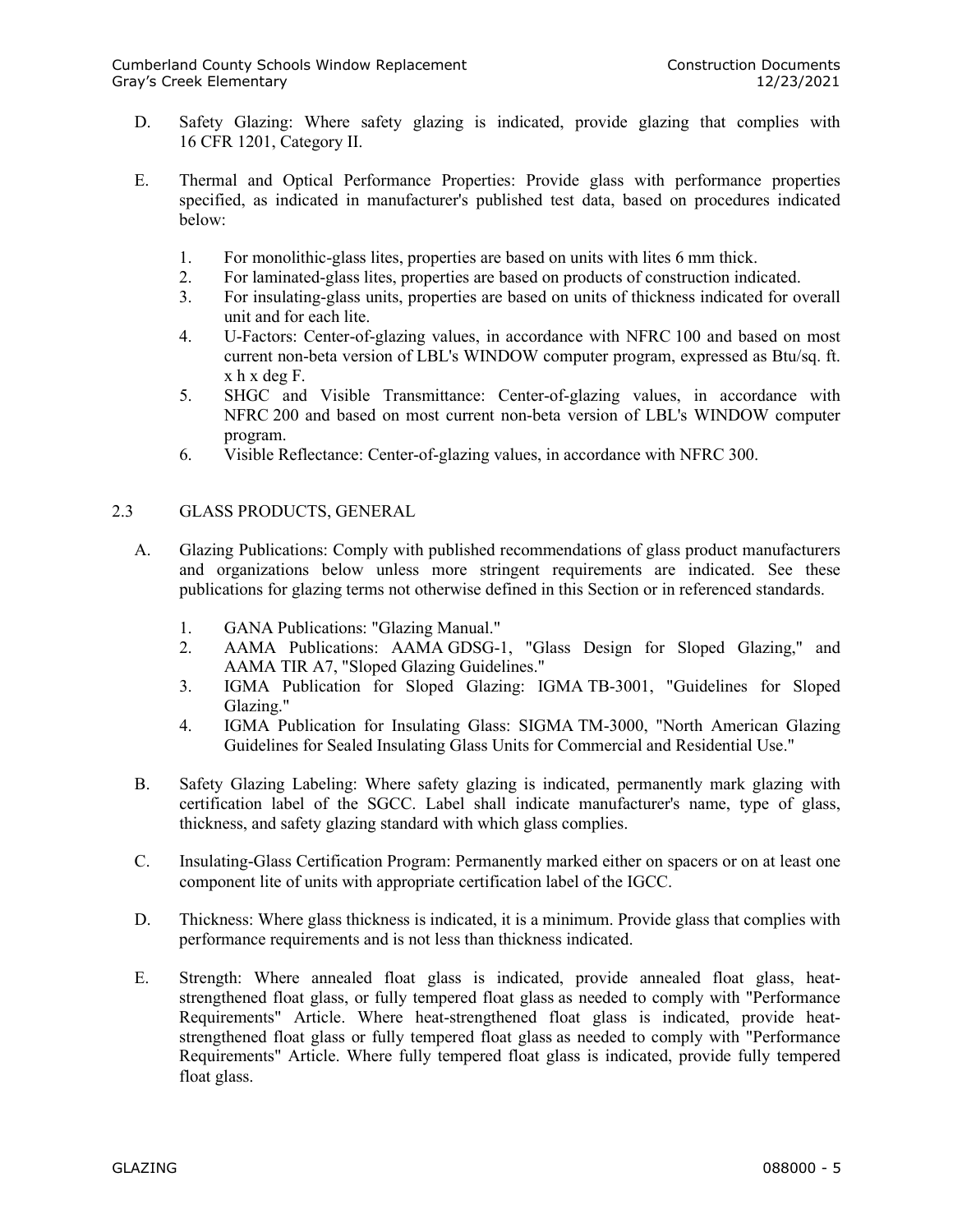# 2.4 GLASS PRODUCTS

- A. Clear Annealed Float Glass: ASTM C 1036, Type I, Class 1 (clear), Quality-Q3.
- B. Fully Tempered Float Glass: ASTM C 1048, Kind FT (fully tempered), Condition A (uncoated) unless otherwise indicated, Type I, Class 1 (clear) or Class 2 (tinted) as indicated, Quality-Q3.
	- 1. Fabrication Process: By horizontal (roller-hearth) process with roll-wave distortion parallel to bottom edge of glass as installed unless otherwise indicated.
- C. Heat-Strengthened Float Glass: ASTM C 1048, Kind HS (heat strengthened), Type I, Condition A (uncoated) unless otherwise indicated, Type I, Class 1 (clear) or Class 2 (tinted) as indicated, Quality-Q3.
	- 1. Fabrication Process: By horizontal (roller-hearth) process with roll-wave distortion parallel to bottom edge of glass as installed unless otherwise indicated.
- D. Ceramic-Coated Vision Glass: ASTM C 1048, Condition C, Type I, Class 1 (clear) or Class 2 (tinted) as indicated, Quality-Q3; and complying with Specification No. 95-1-31 in GANA's "Engineering Standards Manual."
- E. Ceramic-Coated Spandrel Glass: ASTM C 1048, Type I, Condition B, Quality-Q3.

# 2.5 INSULATING GLASS

- A. Insulating-Glass Units: Factory-assembled units consisting of sealed lites of glass separated by a dehydrated interspace, qualified in accordance with ASTM E2190.
	- 1. Sealing System: Dual seal, with manufacturer's standard primary and secondary sealants.
	- 2. Perimeter Spacer: Thermally broken aluminum.
	- 3. Desiccant: Molecular sieve or silica gel, or a blend of both.
	- 4. Acoustic Performance: Where required, provide product tested according to ASTM E413-87 with a minimum 41 STC
	- 5. Provide Low-E and reflective coatings where indicated

# 2.6 GLAZING SEALANTS

- A. General:
	- 1. Compatibility: Compatible with one another and with other materials they contact, including glass products, seals of insulating-glass units, and glazing channel substrates, under conditions of service and application, as demonstrated by sealant manufacturer based on testing and field experience.
	- 2. Suitability: Comply with sealant and glass manufacturers' written instructions for selecting glazing sealants suitable for applications indicated and for conditions existing at time of installation.
	- 3. Colors of Exposed Glazing Sealants: As selected by Architect from manufacturer's full range of industry colors.
- B. Neutral-Curing Silicone Glazing Sealant, Class 100/50: Complying with ASTM C920, Type S, Grade NS, Use NT.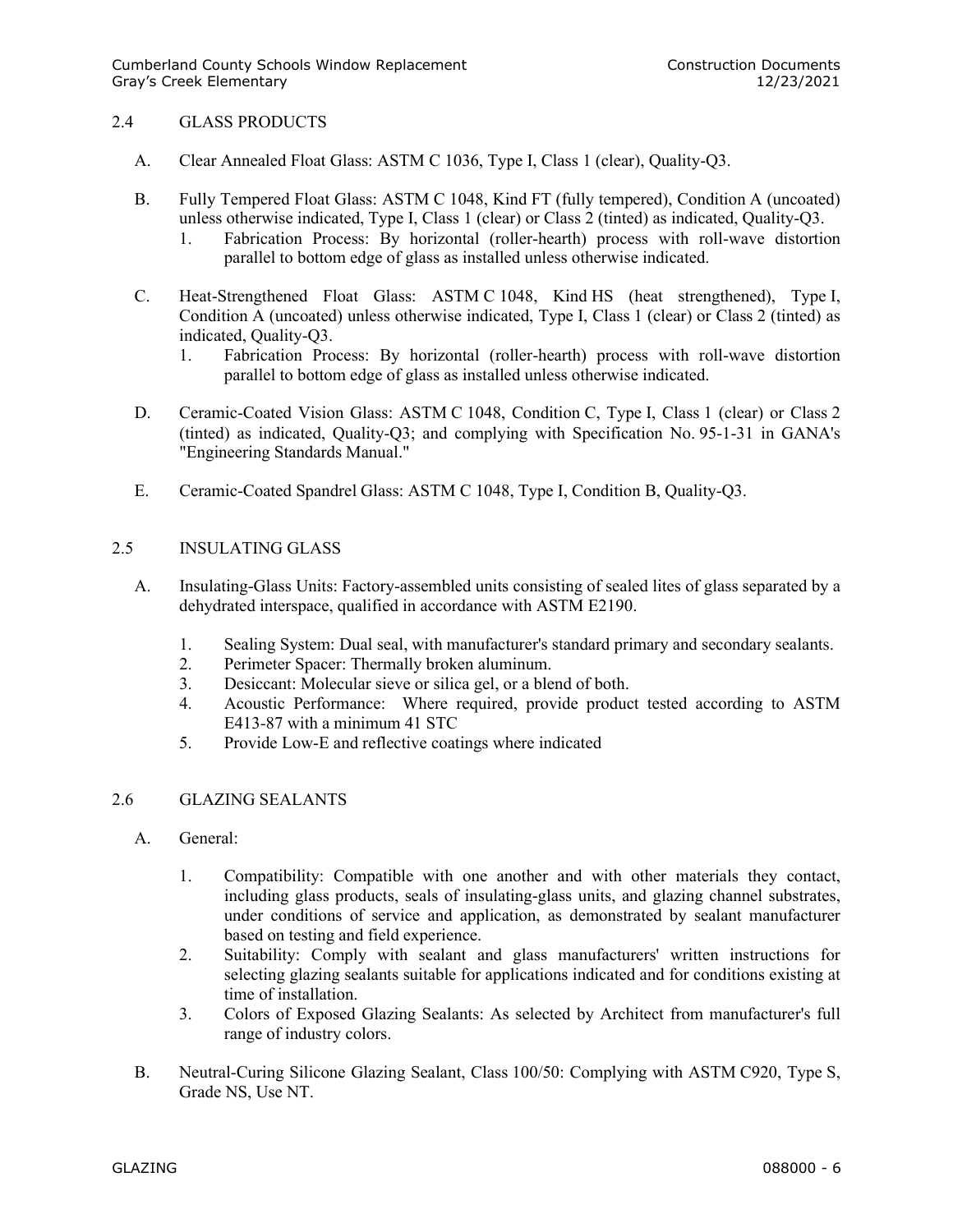- 1. [Manufacturers:](http://www.specagent.com/Lookup?ulid=174) Subject to compliance with requirements, provide products by one of the following:
	- a. [GE Construction Sealants;](http://www.specagent.com/Lookup?uid=123457195294) Momentive Performance Materials Inc.
	- b. [Pecora Corporation.](http://www.specagent.com/Lookup?uid=123457195296)
	- c. [The Dow Chemical Company.](http://www.specagent.com/Lookup?uid=123457195293)
	- d. [Tremco Incorporated.](http://www.specagent.com/Lookup?uid=123457195298)

# 2.7 GLAZING TAPES

- A. Back-Bedding Mastic Glazing Tapes: Preformed, butyl-based, 100 percent solids elastomeric tape; nonstaining and nonmigrating in contact with nonporous surfaces; with or without spacer rod as recommended in writing by tape and glass manufacturers for application indicated; and complying with ASTM C1281 and AAMA 800 for products indicated below:
	- 1. AAMA 806.3 tape, for glazing applications in which tape is subject to continuous pressure.
	- 2. AAMA 807.3 tape, for glazing applications in which tape is not subject to continuous pressure.

# 2.8 MISCELLANEOUS GLAZING MATERIALS

- A. General: Provide products of material, size, and shape complying with referenced glazing standard, recommended in writing by manufacturers of glass and other glazing materials for application indicated, and with a proven record of compatibility with surfaces contacted in installation.
- B. Cleaners, Primers, and Sealers: Types recommended by sealant or gasket manufacturer.
- C. Setting Blocks:
	- 1. Elastomeric with Shore A durometer hardness of 85, plus or minus 5.
	- 2. Type recommended in writing by sealant or glass manufacturer.
- D. Spacers:
	- 1. Elastomeric blocks or continuous extrusions of hardness required by glass manufacturer to maintain glass lites in place for installation indicated.
- E. Edge Blocks:
	- 1. Elastomeric with Shore A durometer hardness per manufacturer's written instructions.
- F. Cylindrical Glazing Sealant Backing: ASTM C1330, Type O (open-cell material), of size and density to control glazing sealant depth and otherwise produce optimum glazing sealant performance.

# 2.9 FABRICATION OF GLAZING UNITS

A. Fabricate glazing units in sizes required to fit openings indicated for Project, with edge and face clearances, edge and surface conditions, and bite complying with written instructions of product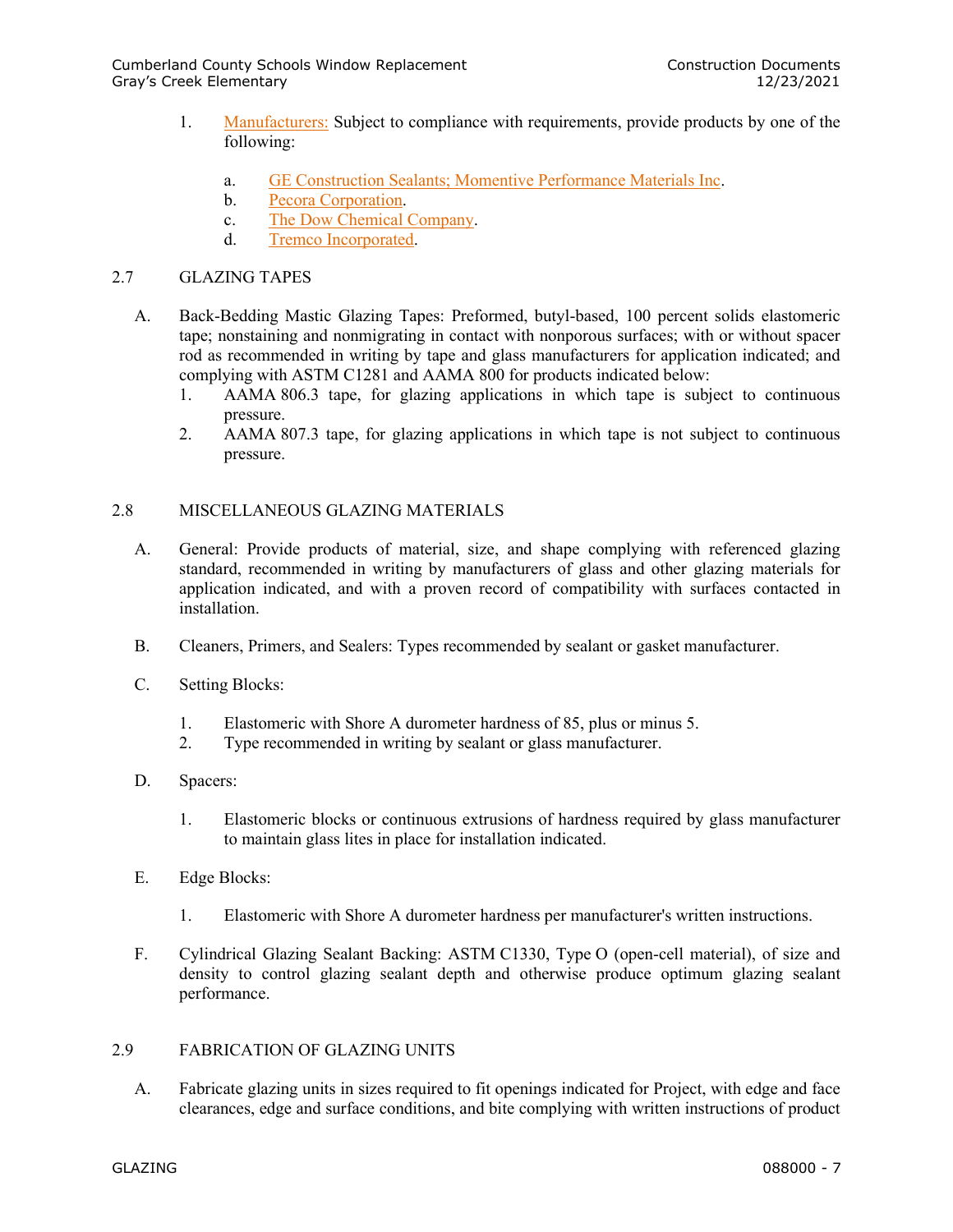manufacturer and referenced glazing publications, to comply with system performance requirements.

- 1. Allow for thermal movements from ambient and surface temperature changes acting on glass framing members and glazing components.
	- a. Temperature Change: 120 deg F, ambient; 180 deg F, material surfaces.
- B. Clean-cut or flat-grind vertical edges of butt-glazed monolithic lites to produce square edges with slight chamfers at junctions of edges and faces.
- C. Grind smooth and polish exposed glass edges and corners.

# PART 3 - EXECUTION

# 3.1 EXAMINATION

- A. Examine framing, glazing channels, and stops, with Installer present, for compliance with the following:
	- 1. Manufacturing and installation tolerances, including those for size, squareness, and offsets at corners.
	- 2. Presence and functioning of weep systems.
	- 3. Minimum required face and edge clearances.
	- 4. Effective sealing between joints of glass-framing members.
- B. Proceed with installation only after unsatisfactory conditions have been corrected.

# 3.2 PREPARATION

- A. Clean glazing channels and other framing members receiving glass immediately before glazing. Remove coatings not firmly bonded to substrates.
- B. Examine glazing units to locate exterior and interior surfaces. Label or mark units as needed so that exterior and interior surfaces are readily identifiable. Do not use materials that leave visible marks in the completed Work.

# 3.3 GLAZING, GENERAL

- A. Comply with combined written instructions of manufacturers of glass, sealants, gaskets, and other glazing materials, unless more stringent requirements are indicated, including those in referenced glazing publications.
- B. Protect glass edges from damage during handling and installation. Remove damaged glass from Project site and legally dispose of off Project site. Damaged glass includes glass with edge damage or other imperfections that, when installed, could weaken glass, impair performance, or impair appearance.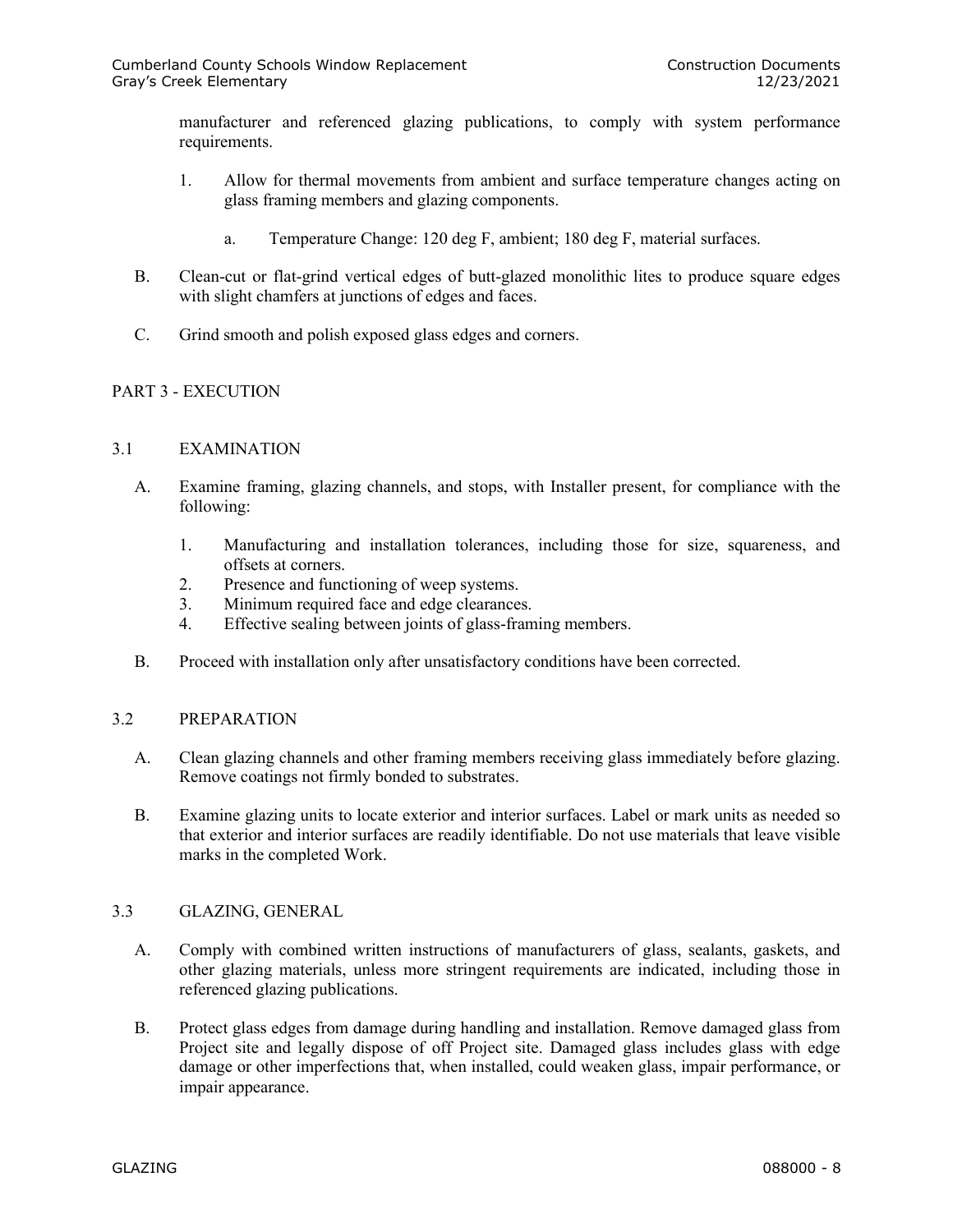- C. Apply primers to joint surfaces where required for adhesion of sealants, as determined by preconstruction testing.
- D. Install setting blocks in sill rabbets, sized and located to comply with referenced glazing publications, unless otherwise required by glass manufacturer. Set blocks in thin course of compatible sealant suitable for heel bead.
- E. Do not exceed edge pressures stipulated by glass manufacturers for installing glass lites.
- F. Provide spacers for glass lites where length plus width is larger than 50 inches.
	- 1. Locate spacers directly opposite each other on both inside and outside faces of glass. Install correct size and spacing to preserve required face clearances, unless gaskets and glazing tapes are used that have demonstrated ability to maintain required face clearances and to comply with system performance requirements.
	- 2. Provide 1/8-inch- minimum bite of spacers on glass and use thickness equal to sealant width. With glazing tape, use thickness slightly less than final compressed thickness of tape.
- G. Provide edge blocking where indicated or needed to prevent glass lites from moving sideways in glazing channel, as recommended in writing by glass manufacturer and in accordance with requirements in referenced glazing publications.
- H. Set glass lites in each series with uniform pattern, draw, bow, and similar characteristics.
- I. Set glass lites with proper orientation so that coatings face exterior, or interior as specified.
- J. Where wedge-shaped gaskets are driven into one side of channel to pressurize sealant or gasket on opposite side, provide adequate anchorage so gasket cannot walk out when installation is subjected to movement.
- K. Square cut wedge-shaped gaskets at corners and install gaskets in a manner recommended by gasket manufacturer to prevent corners from pulling away; seal corner joints and butt joints with sealant recommended in writing by gasket manufacturer.

# 3.4 TAPE GLAZING

- A. Position tapes on fixed stops so that, when compressed by glass, their exposed edges are flush with or protrude slightly above sightline of stops.
- B. Install tapes continuously, but not necessarily in one continuous length. Do not stretch tapes to make them fit opening.
- C. Cover vertical framing joints by applying tapes to heads and sills first, then to jambs. Cover horizontal framing joints by applying tapes to jambs, then to heads and sills.
- D. Place joints in tapes at corners of opening with adjoining lengths butted together, not lapped. Seal joints in tapes with compatible sealant approved by tape manufacturer.
- E. Do not remove release paper from tape until right before each glazing unit is installed.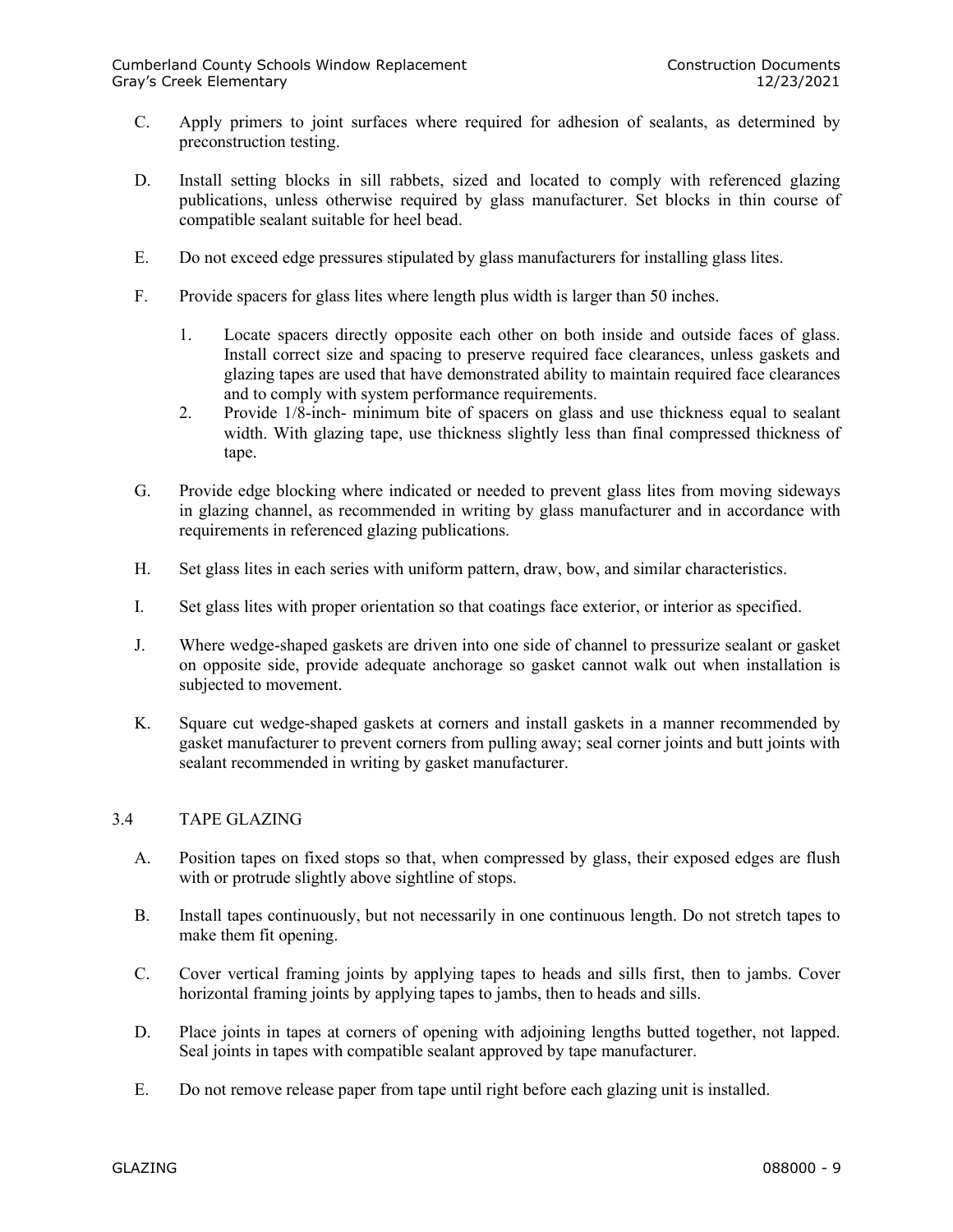- F. Apply heel bead of elastomeric sealant.
- G. Center glass lites in openings on setting blocks and press firmly against tape by inserting dense compression gaskets formed and installed to lock in place against faces of removable stops. Start gasket applications at corners and work toward centers of openings.
- H. Apply cap bead of elastomeric sealant over exposed edge of tape.

# 3.5 GASKET GLAZING (DRY)

- A. Cut compression gaskets to lengths recommended by gasket manufacturer to fit openings exactly, with allowance for stretch during installation.
- B. Insert soft compression gasket between glass and frame or fixed stop so it is securely in place with joints miter cut and bonded together at corners.
- C. Installation with Drive-in Wedge Gaskets: Center glass lites in openings on setting blocks, and press firmly against soft compression gasket by inserting dense compression gaskets formed and installed to lock in place against faces of removable stops. Start gasket applications at corners and work toward centers of openings. Compress gaskets to produce a weathertight seal without developing bending stresses in glass. Seal gasket joints with sealant recommended in writing by gasket manufacturer.
- D. Installation with Pressure-Glazing Stops: Center glass lites in openings on setting blocks, and press firmly against soft compression gasket. Install dense compression gaskets and pressureglazing stops, applying pressure uniformly to compression gaskets. Compress gaskets to produce a weathertight seal without developing bending stresses in glass. Seal gasket joints with sealant recommended in writing by gasket manufacturer.
- E. Install gaskets so they protrude past face of glazing stops.

# 3.6 SEALANT GLAZING (WET)

- A. Install continuous spacers, or spacers combined with cylindrical sealant backing, between glass lites and glazing stops to maintain glass face clearances and to prevent sealant from extruding into glass channel and blocking weep systems until sealants cure. Secure spacers or spacers and backings in place and in position to control depth of installed sealant relative to edge clearance for optimum sealant performance.
- B. Force sealants into glazing channels to eliminate voids and to ensure complete wetting or bond of sealant to glass and channel surfaces.
- C. Tool exposed surfaces of sealants to provide a substantial wash away from glass.

# 3.7 CLEANING AND PROTECTION

A. Immediately after installation, remove nonpermanent labels and clean surfaces.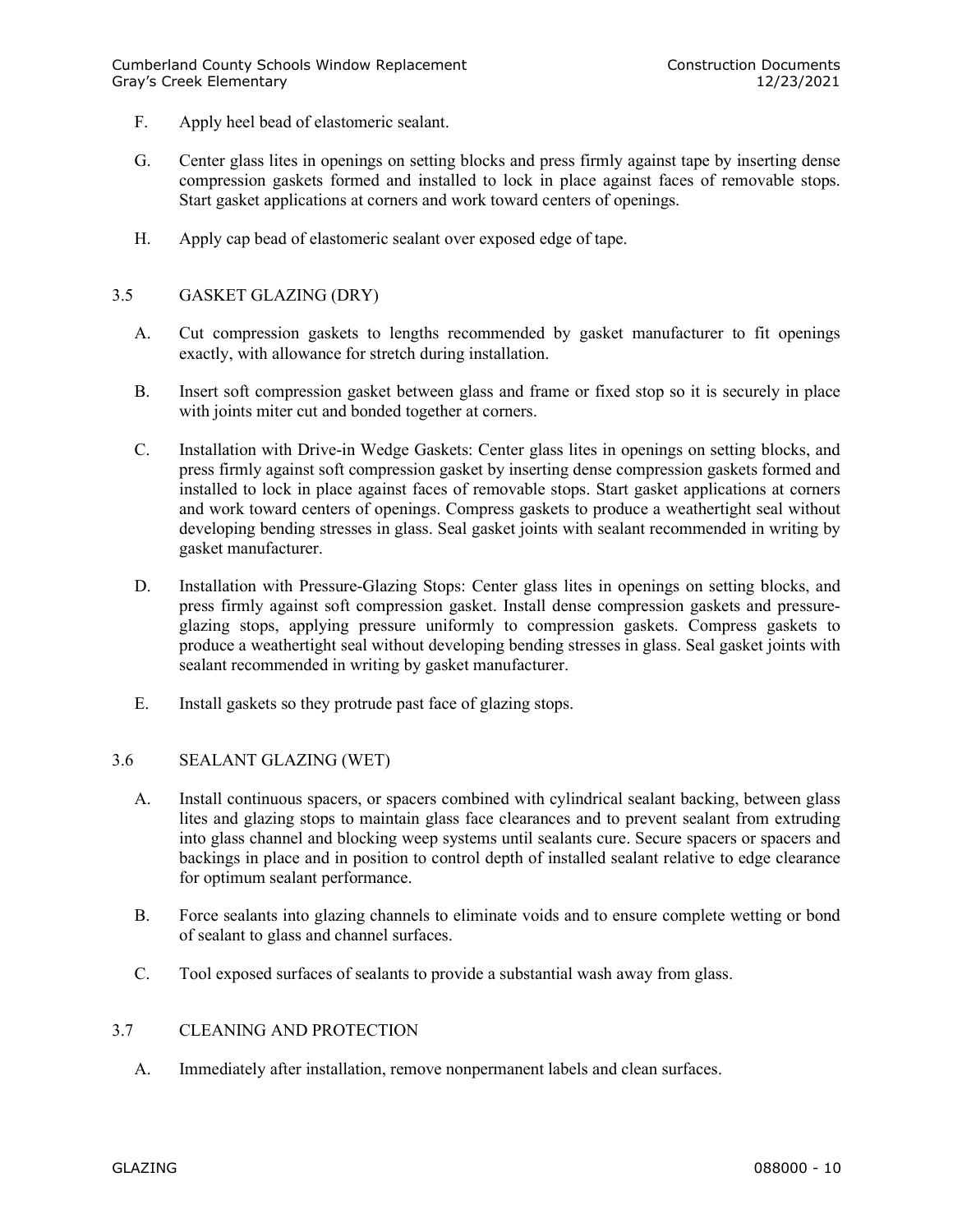- B. Protect glass from contact with contaminating substances resulting from construction operations. Examine glass surfaces adjacent to or below exterior concrete and other masonry surfaces at frequent intervals during construction, but not less than once a month, for buildup of dirt, scum, alkaline deposits, or stains.
	- 1. If, despite such protection, contaminating substances do contact with glass, remove substances immediately as recommended in writing by glass manufacturer. Remove and replace glass that cannot be cleaned without damage to coatings.
- C. Remove and replace glass that is damaged during construction period.
- D. Wash glass on both exposed surfaces not more than four days before date scheduled for inspections that establish date of Substantial Completion. Wash glass as recommended in writing by glass manufacturer.

# 3.8 INSULATING GLASS SCHEDULE

- A. Glass Type G-1: Low-E-coated, clear insulating glass:
	- 1. Basis-of-Design Product: Cardinal Glass Industries LoE-240
	- 2. Overall Unit Thickness: 1 inch.
	- 3. Minimum Thickness of Each Glass Lite: 6 mm.
	- 4. Outdoor Lite: Fully tempered float glass.
	- 5. Interspace Content: Argon.
	- 6. Indoor Lite: Fully tempered float glass.
	- 7. Low-E Coating: Sputtered on second surface.
	- 8. Winter Nighttime U-Factor: 0.28 maximum.
	- 9. Summer Daytime U-Factor: 0.26 maximum.
	- 10. Visible Light Transmittance: 58 percent minimum.
	- 11. Solar Heat Gain Coefficient: 0.27 maximum.
	- 12. Safety glazing required.
- B. Glass Type S-1G-2: Obscured Glass
	- 1. Basis-of-Design Product: PPG Graylite II + Solargray
	- 2. Overall Unit Thickness: 1inch.
	- 3. Minimum Thickness of Outer Lite: 1/4".
	- 4. Outer Lite: Graylite II Fully tempered.
	- 5. Interspace Content: Argon.
	- 6. Inner Lite: Solarygray fully tempered tinted glass.
		- a. Minimum Thickness of Each Glass Ply: 1/8". b. Interlayer Thickness: 0.060 inch.
	- 7. Low-E Coating: Sputtered on second surface
	- 8. Winter Nighttime U-Factor: 0.47 (hr x sqft x °F)
	- 9. Summer Daytime U-Factor: 0.50 (hr x sqft x °F)
	- 10. Visible Light Transmittance: 4 percent minimum.
	- 11. Solar Heat Gain Coefficient: .21 maximum
	- 12. Safety glazing required.

END OF SECTION 088000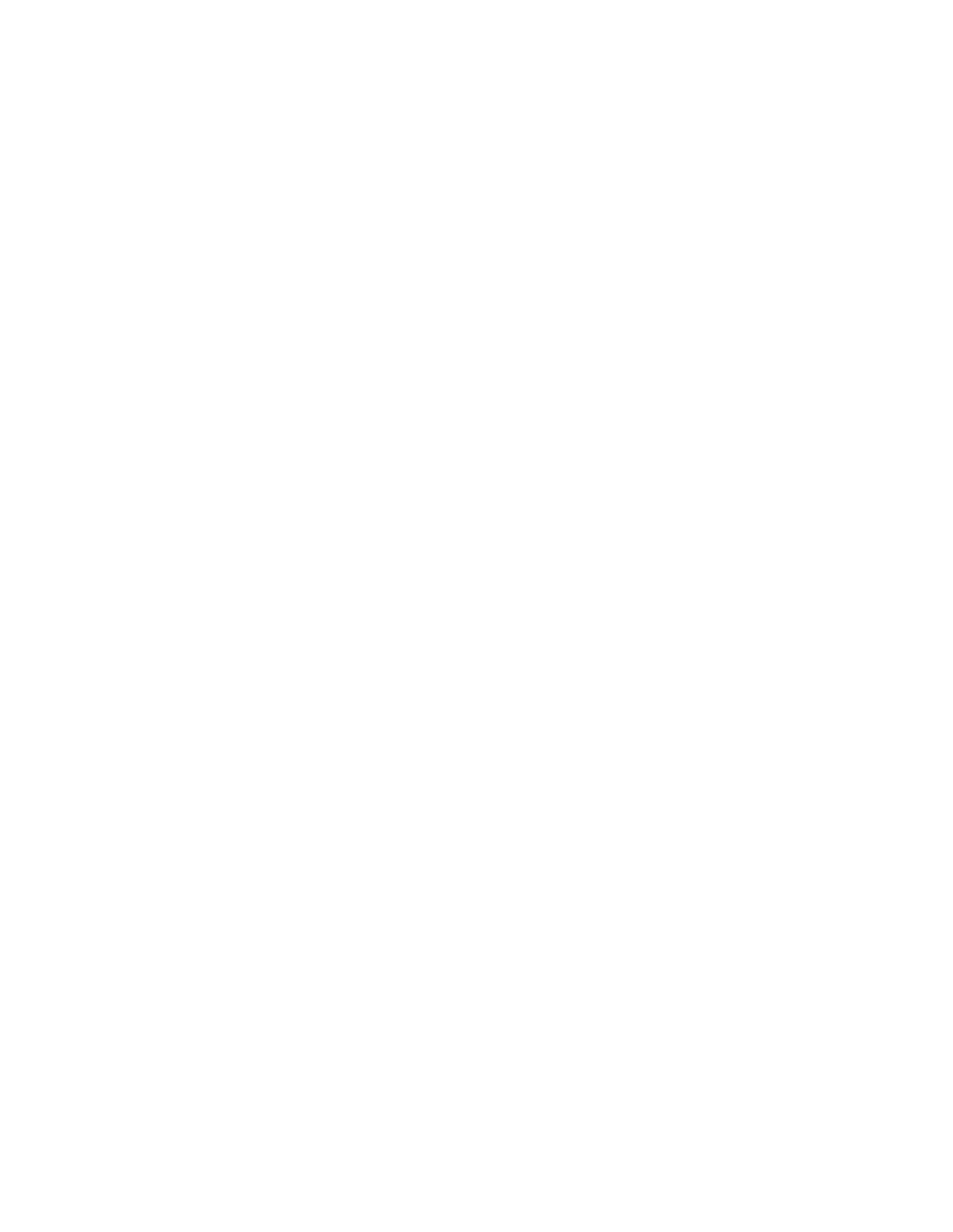#### **Gray's Creek Elementary HVAC and Window Replacement Wall Mounted Packaged Air-Cooled Heating and Cooling Units**

#### **SECTION 238123 – WALL MOUNTED PACKAGED AIR-COOLED, HEATING AND COOLING UNITS**

#### **PART 1 - GENERAL**

#### **RELATED DOCUMENTS**

 Drawings and general provisions of Contract, including General and Supplementary Conditions and Division-1 Specification sections, apply to work of this section.

#### **Unit components shall meet the specific requirements of the following Specification sections**:

| <b>Component</b>   | <b>Section</b> |
|--------------------|----------------|
| Electrical service | 230511         |
| Coils              | 238216         |
| <b>Filters</b>     | 234113         |

 

# **QUALITY ASSURANCE**

 AHRI Compliance: 

 Testing and rating of packaged air-cooled heating and cooling units shall be in accordance with AHRI Standard 340/360 or AHRI Standard 210/240, as applicable.

 Rate outdoor air-cooled unit sound power levels according to AHRI 270, *Sound Rating of Outdoor Unitary Equipment*, or AHRI 370, *Sound Rating Of Large Outdoor Refrigerating And Air-Conditioning Equipment*, as applicable.

 ASHRAE Compliance: Refrigeration system construction of packaged units shall be in accordance with ASHRAE 15, *Safety Code for Mechanical Refrigeration*.

 North Carolina Building Code Compliance: Packaged units shall meet or exceed the minimum efficiency rating required by the *North Carolina State Building Code: Energy Conservation Code* when tested, rated, and certified in accordance with AHRI 210/240 or 340/360, as applicable. 

 Extended Warranty: **The Contractor shall provide an extended parts and labor warranty on each refrigeration compressor in addition to guarantees and warranties required under the General Conditions to the Construction Contract.** 

 The *parts* portion of the warranty shall be directly from the manufacturer to the Owner. The *labor* portion of the warranty shall also be provided directly from the manufacturer to the Owner. Exception: Where a manufacturer labor warranty is not available, the Contractor shall provide a labor warranty directly to the Owner. This warranty shall provide for repair or replacement of the covered compressor**, including removal and/or replacement of refrigerant,** that becomes inoperative as a result of defects in materials or workmanship within 4 years after the date ending the initial 1-year guarantee period for the Project. Acoustic Criteria: HVAC equipment shall be selected and installed to comply with the acoustic criteria defined in Section 230510.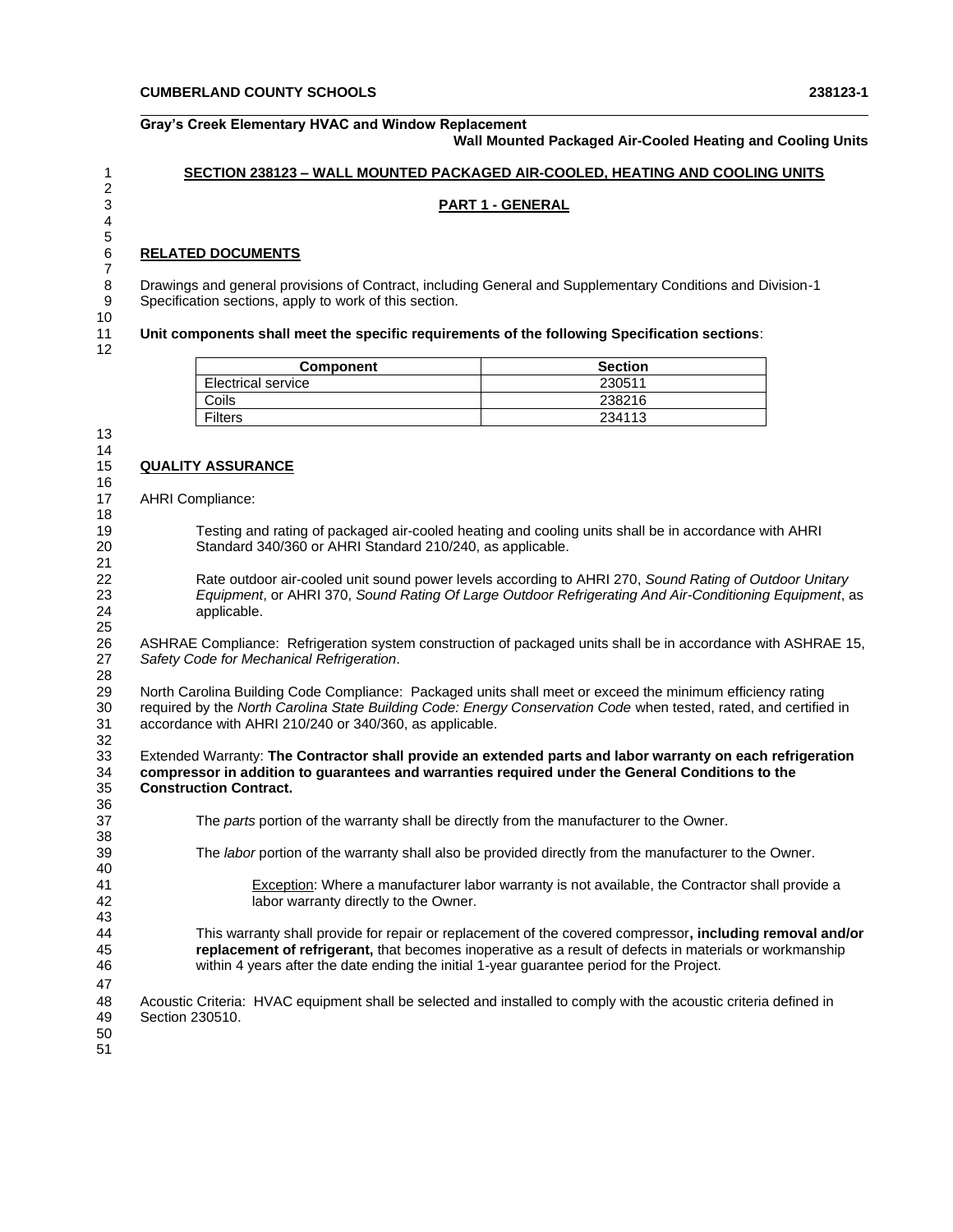#### **Gray's Creek Elementary HVAC and Window Replacement Wall Mounted Packaged Air-Cooled Heating and Cooling Units**

#### **SUBMITTALS**

 

 General: Submittals shall demonstrate compliance with technical requirements by reference to each subsection of this specification. Where a submitted item does not **comply fully** with each and every requirement of the Specifications, the submittal shall clearly indicate such deviations. Identification requirements for non-complying features of items are very specific. See Section 019913 for exact requirements. 

 Manufacturer's Data: Submit manufacturer's technical product data, including rated capacities of selected model clearly indicated, dimensions, required clearances, weights, furnished specialties and accessories, and installation and start-up instructions. 

#### **PART 2 - PRODUCTS**

# **1.0 GENERAL**

 Furnish and install a self-contained, vertical, exterior wall mount, through-the-wall heat pump to be manufactured by Bard Manufacturing Company, Inc. The unit shall be approved and listed by Intertek ETL Listed (ETL US/C). Unit shall be factory assembled, pre-charged, pre-wired, tested and ready to operate. Unit performance shall be certified in accordance with the Air Conditioning Heating and Refrigeration Institute (AHRI) Standard 390-2003 for Single Package Vertical Units. Unit efficiency shall be specified by EER, IPLV and COP. 

 Manufacturers: Capacities shall be as indicated on drawings and units shall be manufactured by Bard Manufacturing Company, Inc. or prior approved equal. 

# **2.0 CONSTRUCTION FEATURES**

#### **2.1 CABINET**

 Construction shall be a single, enclosed, weatherproof casing constructed of 20-gauge galvanized steel. Unit base is constructed of 16-gauge galvanized steel. Each exterior casing panel to be bonderized and finished with baked-on exterior polyester enamel paint prior to assembly. The baked-on cured paint finish shall pass the industry rub test 33 with a minimum of 72 rubs MEK (Methyl Ethyl Ketone) or standard rub test of a minimum of 100 rubs using Tolulene.<br>34 Cooling section shall be fully insulated with 1-inch fiberglass to prevent sweating and to muffle soun Cooling section shall be fully insulated with 1-inch fiberglass to prevent sweating and to muffle sounds. Openings shall be provided for power connections. Access openings appropriate for outside structure to all fan motors and 36 compressor for making repairs and for removing internal components without removing unit from its permanent<br>37 installation. A separate service door provides access for changing filters. Fresh air intake and outdoor coi 37 installation. A separate service door provides access for changing filters. Fresh air intake and outdoor coil shall be<br>38 protected from intrusions by a sturdy metal grating with less than 1/4 inch openings. protected from intrusions by a sturdy metal grating with less than 1/4 inch openings. 

- Color shall be the following:
- 41<br>42 **Buckeye Gray**

# 

# **2.2 DRAIN PAN**

 Drain pan shall be constructed of 20-gauge galvanized steel, bonderized and finished with baked-on exterior polyester enamel paint.

#### **2.3 INSULATION**

 Portions of the unit that come in contact with the indoor air steam shall be insulated with high density 1 inch fiberglass, foil faced insulation.

#### **2.4 MOUNTING BRACKETS**

Full-length side mounting brackets shall be an integral part of the cabinet. Bottom mounting bracket shall be provided

 

#### **2.5 REFRIGERATION SYSTEM**

 All models shall use a high efficiency 2 stage scroll compressor with step capacity providing 2 stages of control in cooling and heating. Single stage heating capacity via the compressor is not acceptable. Compressor shall be designed with R-410A non-ozone depleting refrigerant in compliance with Montreal Protocol 2010 EPA requirements. The compressor shall be covered by a 5-year parts warranty. The refrigeration circuit shall be equipped with factory

installed high and low pressure controls, and liquid line filter dryer. The refrigeration control shall be factory installed.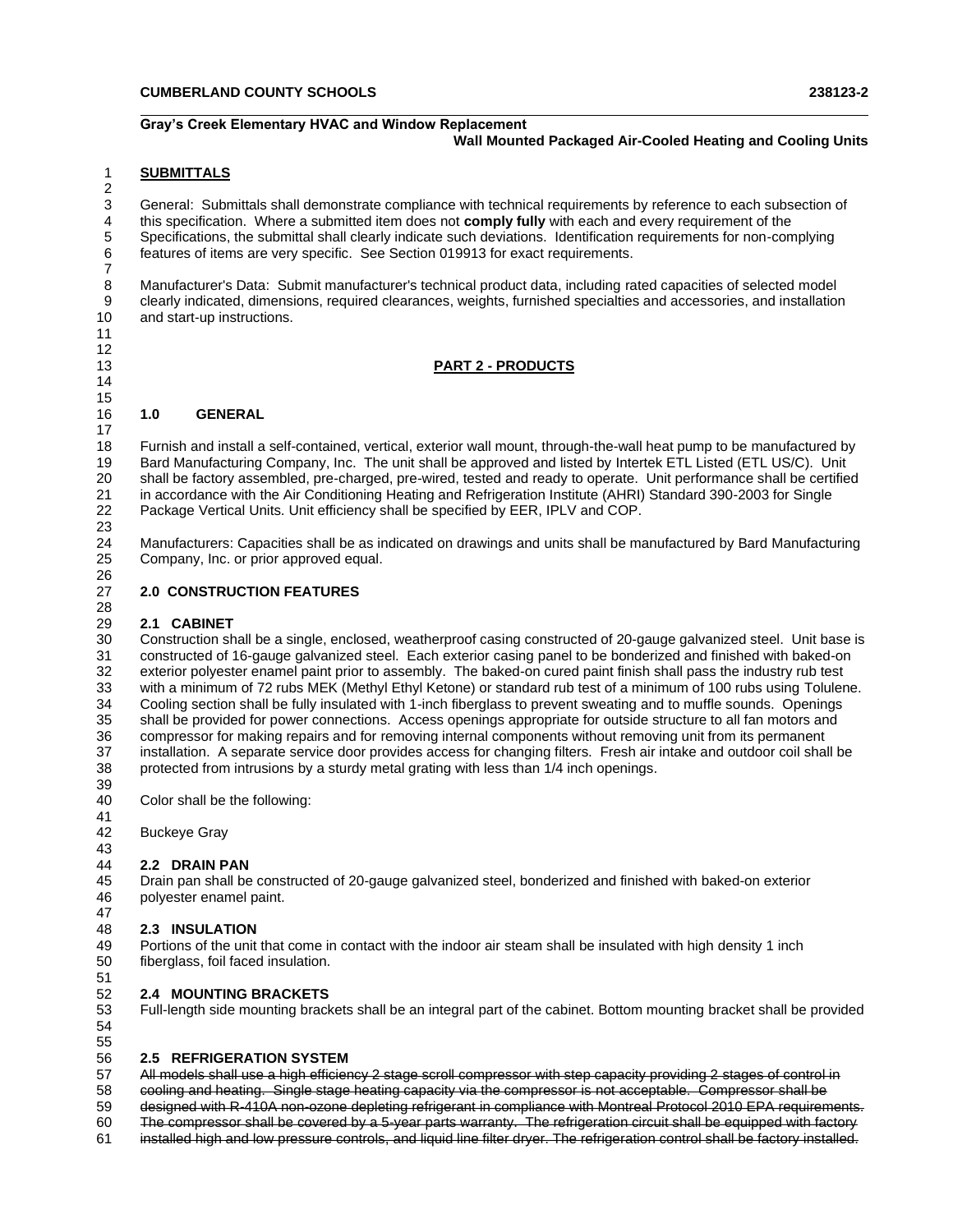# **Gray's Creek Elementary HVAC and Window Replacement**

**Wall Mounted Packaged Air-Cooled Heating and Cooling Units**

- Compressor shall be attached to a double isolated floating mounting system and include a sound blanket and
- discharge muffler.

 *All models shall use a high efficiency hermetic scroll compressor. The compressor shall be covered by a 5- year parts warranty. The refrigeration circuit shall be equipped with factory installed high and low pressure controls, suction and liquid access valves, compressor control module and liquid line filter dryer. A refrigerant metering device is included. Compressor shall be mounted on rubber grommets. Unit shall be provided with R-410A (HFC) non-ozone depleting refrigerant.*

#### **2.6 CONDENSER FAN MOTOR**

The condenser fan, motor and shroud shall be of slide out configuration for easy access.

#### **2.7 INDOOR BLOWER MOTOR**

 The indoor blower motor shall be high efficiency ECM motor. It shall include soft start and shall be self-adjusting to provide proper airflow at varying static pressure. Blower wheels shall be curve blades.

#### **2.8 ELECTRICAL COMPONENTS**

 Electrical components are easily accessible for routine inspection and maintenance through front service panels. Circuit breaker is standard on all 208/230-volt models and rotary disconnect standard on all 460-volt models. Circuit breaker/rotary disconnect access is through lockable access panel. Phase rotation monitors shall be installed on all 3-phase units to prevent reverse rotation.

#### **2.9 CONTROL CIRCUIT**

 The internal control circuit shall consist of a current limiting 24VAC type 50VA transformer (75VA on hot-gas reheat dehumidification models----See 6.0). The defrost circuit shall consist of a solid-state electronic heat pump control. A 30-minute timer shall inflate a defrost cycle if the outdoor coil temperature indicates the possibility of an iced condition. The thermistor sensor, speed-up terminal for service, and a ten-minute defrost override shall be standard on the electronic heat pump control. To prevent rapid compressor short cycling, a five-minute time delay circuit shall be factory installed. A low-pressure bypass shall be factory installed to prevent nuisance tripping during low temperature start-up.

31<br>32

Phase rotation protection and phase failure protection shall be standard factory installed features on all equipment with three-phase power. If unit is wired incorrectly phase monitor will lock out compressor operation and red warning light shall energize. Once power wiring is corrected at field power wiring location, a green light will energize on phase monitor. If a phase of power is lost, the phase monitor will also lock out

#### 36<br>37 **3.0 HEAT OPTIONS**

#### **3.1 Electric Heat**

 The heat pump shall have a factory installed electric resistance heater available that is designed specifically for application in the T Series heat pump. Heater shall include automatic limit safety controls.

#### **4.0 VENTILATION OPTIONS**

# 44<br>45

 **4.1 ENERGY RECOVERY VENTILATOR** The Energy Recovery Ventilator (ERV) shall consist of rotary wheels in an insulated cassette frame with seals, drive motor and belt. The ERV assembly shall also include intake and exhaust blowers. The entire assembly shall easily slide in or out of the ventilation section, allowing for maintenance or replacement. The total energy wheel shall be coated with silica gel desiccant, permanently bonded without the use of binders or adhesives. The coated segments shall be washable with detergent or alkaline coil cleaner and water. Desiccant shall not dissolve or deliquesce in the presence of water or high humidity. All diameter and perimeter seals shall be provided as part of the cassette assembly and shall be factory set. Drive belts shall not require external tensioners or adjustment. Cassette wheels shall include rims to prevent belts from slipping off wheels. Intake and exhaust blowers shall have selections of high, medium or low speed and selected independently, to allow for positive pressurization if desired. The ERV cassette including parts and media shall include 5year warranty subject to terms and conditions of Bard's warranty.

 The ERV thermal performance shall be certified by the manufacturer in accordance with ASHRAE Standard 84, Method of Testing Air-to Air Heat Exchangers and ARI Standard 1060, Rating for Air-to-Air Energy Recovery Ventilation Equipment Cassettes, and shall be listed in the ARI Certified Products. Unit complies with ANSI/ASHRAE

Standard 62.1 Ventilation for Acceptable Air Quality.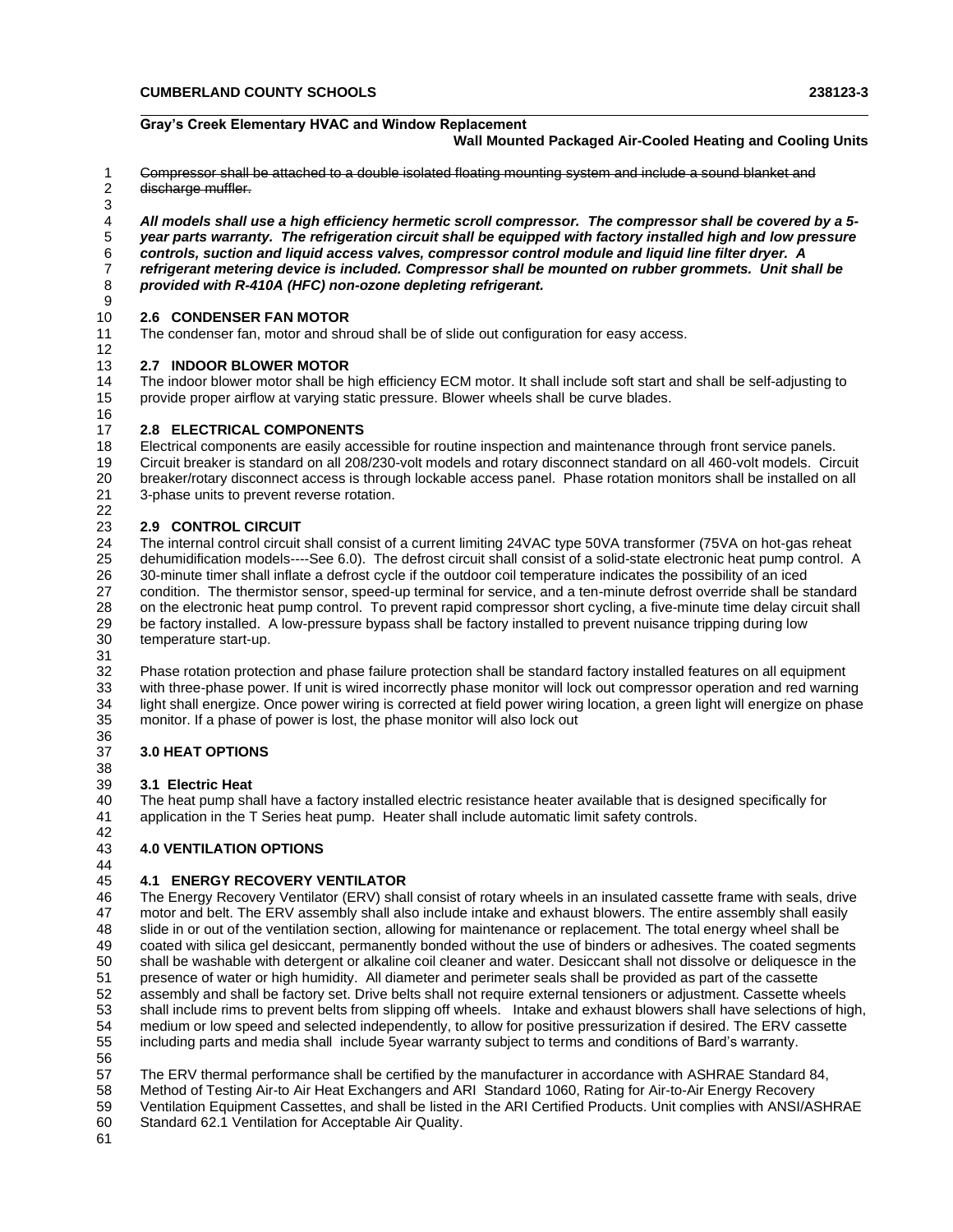#### **Gray's Creek Elementary HVAC and Window Replacement Wall Mounted Packaged Air-Cooled Heating and Cooling Units**

#### **5.0 FILTER OPTIONS**

5.1 Provide 2" Fiberglass – Pleated – MERV 8

#### **HOT GAS REHEAT**

 6.1 The dehumidification circuit incorporates an independent heat exchanger coil in the supply air stream in addition to the standard evaporator coil. This coil reheats the supply air after it passes over the cooling coil, and is sized to nominally match the sensible cooling capacity of the evaporator coil. Extended run times in dehumidification mode can be achieved using waste heat from the refrigeration cycle to achieve the reheat process, while at the same time large amounts of moisture can be extracted from the passing air stream. Models that also have electric heaters installed have the electric heat inhibited during dehumidification mode, although it remains available for additional reheat during certain conditions. The dehumidification cycle shall be energized by a rise in relative humidity above set point. The unit shall energize in the cooling mode and also a two position valve will energize, allowing hot refrigerant gas to pass thru the reheat coil, reheating the cold air leaving the evaporator coil. The dehumidification cycle shall have on/off capability. If the thermostat calls for cooling or heating during the dehumidification cycle, the unit shall drop out of dehumidification to satisfy the call from the thermostat. A solid state circuit board shall control the dehumidification function. The dehumidification option shall be factory installed.

#### **7.0 UNIT CONTROL OPTIONS**

# 7.1 Low ambient control for cooling operation to 0 degrees

7.2 Outdoor thermostat except on dehum equipped models

#### **8.0 OPERATING CONTROLS (Field Installed)**

 8.1 Electronic *7 day* programmable, *combination thermostat/humidistat with auto changeover*, with humidity monitoring and optional: *Provide separate CO2 sensor*

- 27 1. Humidity control on dehum models only
- 28 2. Remote temperature sensor
- 29 3. Remote outdoor thermostat
- 8.2 CO2 Control for CRV or ERV ventilation operation

#### **9.0 INSTALLATION**

9.1 Installation shall be done in strict adherence to Bard's Installation Instructions.

# **ELECTRICAL CONNECTION**

 General: The unit shall be provided with single-point power connection, factory-wired to the power connection lug set. Electrical connection work shall be in accordance with Section 230511.

 Equipment Servicing Receptacles: The Contractor shall provide integral, factory-mounted and wired 120 Volt Ground Fault Circuit Interrupter (GFI) receptacle with outdoor enclosure with each unit.

**PART 3 - EXECUTION**

# 

- 44<br>45
- 
- 
- **INSTALLATION**
- 

 Install units where indicated, in accordance with equipment manufacturer's published installation instructions, and with recognized industry practices, to ensure that units comply with requirements and serve intended purposes. Arrange installation to provide access space around units for service and maintenance.

 Coordinate piping installations and specialty arrangements with schematics on Drawings and with requirements specified in piping systems. Install piping adjacent to unit to allow for required access for service and maintenance.

Do not operate unit fans until filters are in place. Install new filters in units prior to final acceptance.

Touch-up factory exterior paint as required to repair scratches or other damage.